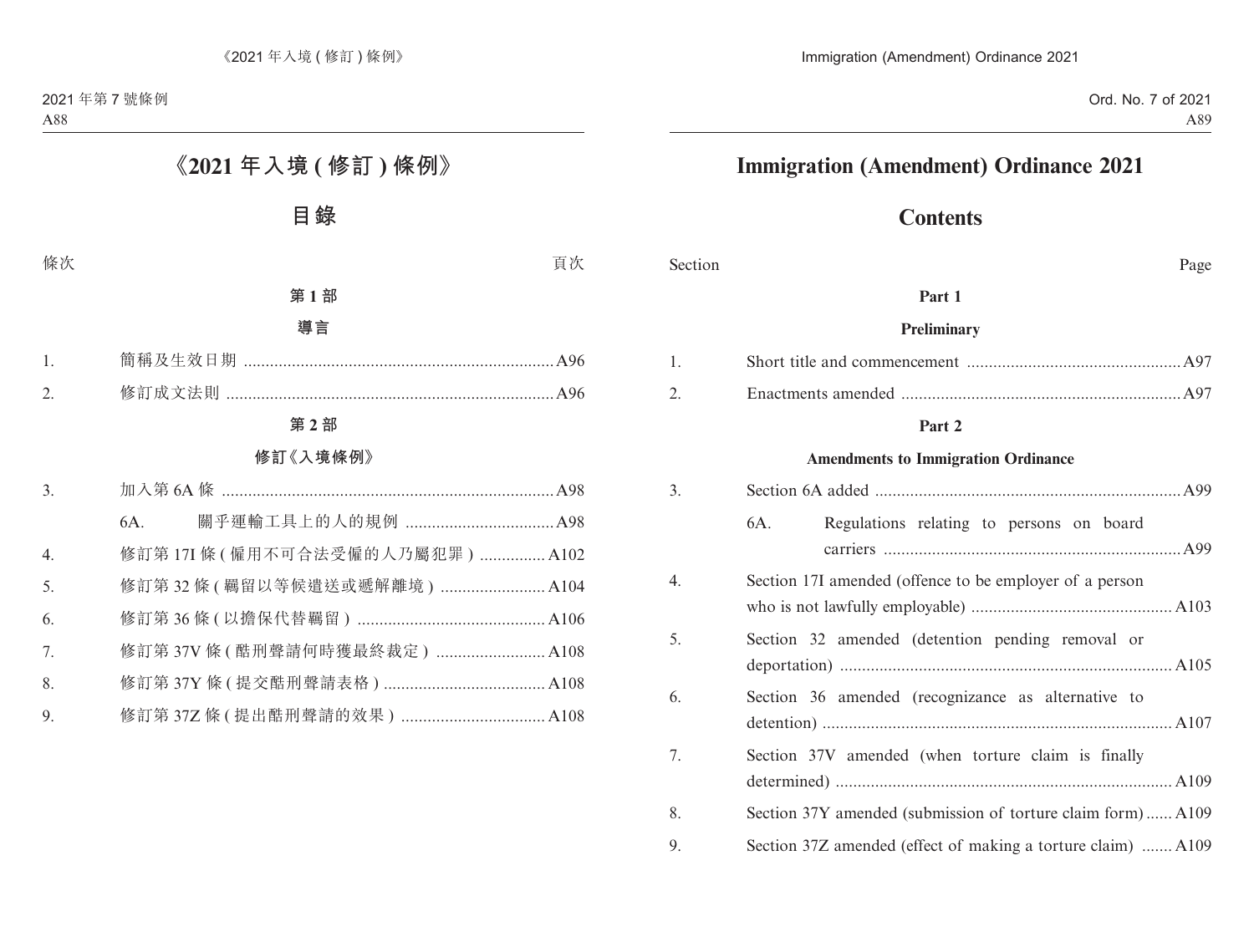### Immigration (Amendment) Ordinance 2021

| Section | Page                                                           |
|---------|----------------------------------------------------------------|
| 10.     |                                                                |
|         | $37ZAB$ .                                                      |
|         | 37ZAC.                                                         |
| 11.     | Section 37ZB amended (power to require information             |
|         |                                                                |
| 12.     |                                                                |
| 13.     |                                                                |
| 14.     | Section 37ZG amended (deemed withdrawal of torture             |
|         | claim on failure to return completed torture claim form)  A121 |
| 15.     |                                                                |
| 16.     | Section 37ZK amended (detention pending final                  |
|         |                                                                |
| 17.     | Section 37ZN amended (grounds for revocation decision)  A125   |
| 18.     |                                                                |
| 19.     | Section 37ZT amended (late filing of notice of appeal)  A127   |
| 20.     |                                                                |
|         | 37ZTA.                                                         |
| 21.     |                                                                |
| 22.     | Section 37ZZ amended (savings and transitional                 |
|         |                                                                |
| 23.     | 38AA amended (prohibition of taking<br>Section                 |
|         |                                                                |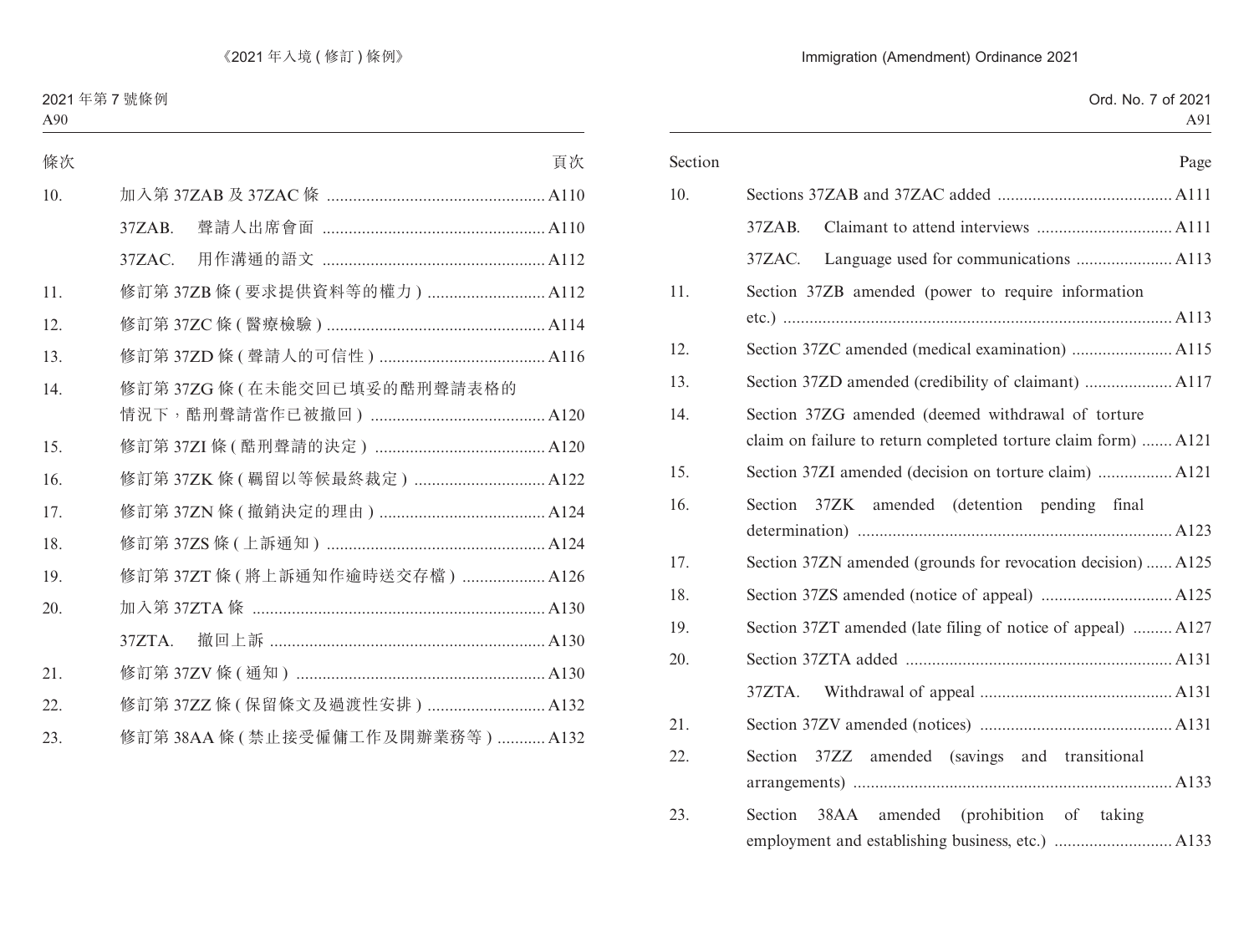#### Immigration (Amendment) Ordinance 2021

| Section | Page                                                     |
|---------|----------------------------------------------------------|
| 24.     | Section 40 amended (aircraft passengers arriving without |
|         |                                                          |
| 25.     | Schedule 1A amended (Torture Claims Appeal Board)  A135  |
| 26.     |                                                          |
|         | Savings and Transitional Provisions in<br>Schedule 5     |
|         | respect of Immigration (Amendment)                       |
|         |                                                          |
|         | Part 3                                                   |
|         | <b>Amendments to Other Enactments</b>                    |
|         | Division 1—Amendments to Weapons Ordinance (Cap. 217)    |

| 27. |  |                                                                       |  |  |  |
|-----|--|-----------------------------------------------------------------------|--|--|--|
|     |  | Division 2—Amendments to Firearms and Ammunition Ordinance (Cap. 238) |  |  |  |
| 28. |  | Section 3 amended (possession on behalf of the                        |  |  |  |
|     |  |                                                                       |  |  |  |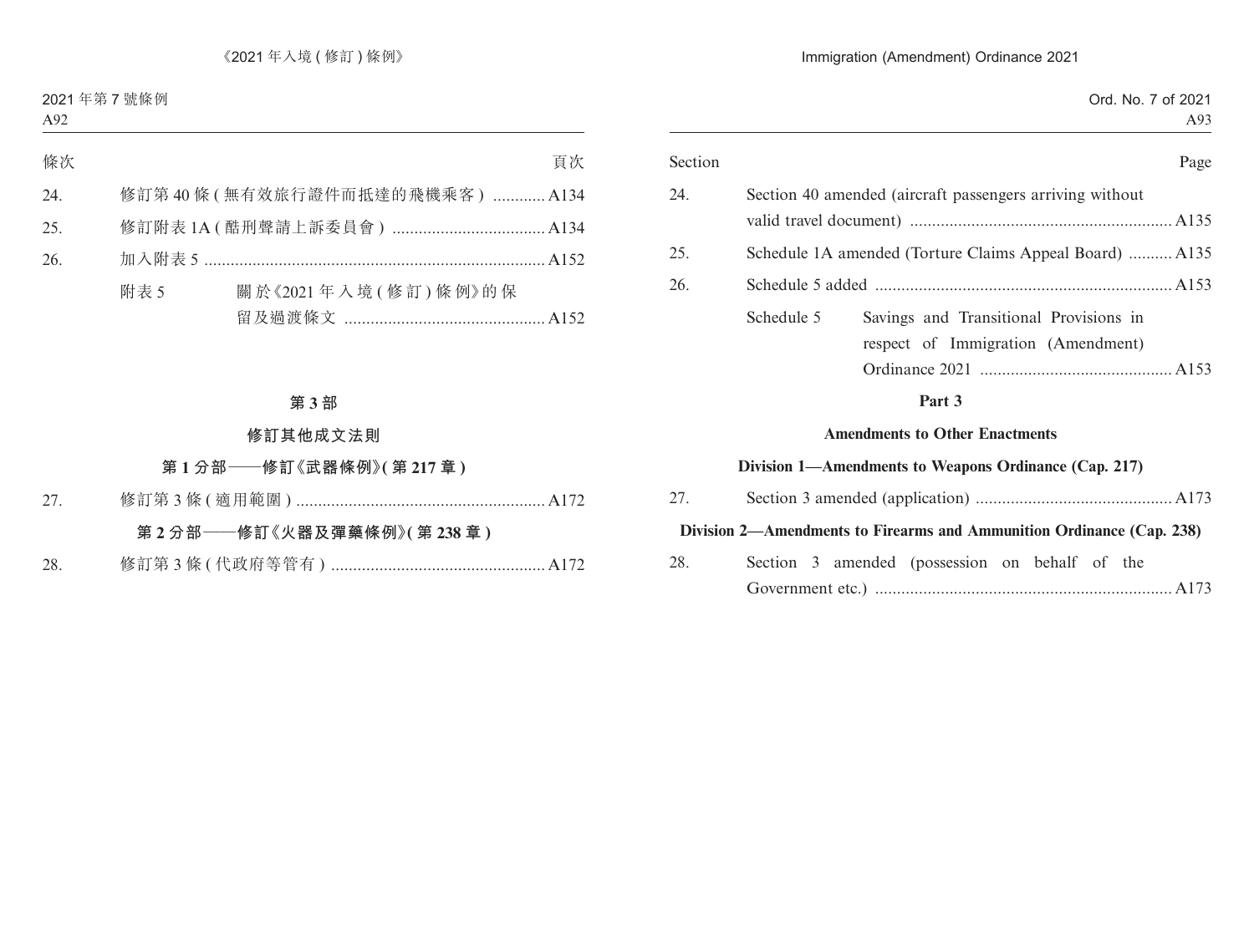#### **HONG KONG SPECIAL ADMINISTRATIVE REGION**

ORDINANCE NO. 7 OF 2021



Carrie LAM Chief Executive 6 May 2021

An Ordinance to amend the Immigration Ordinance to revise the procedures and requirements relating to the making and the handling of torture claims and appeals; to clarify the effect of making torture claims; to empower the Chairperson of the Torture Claims Appeal Board to delegate certain functions to a Deputy Chairperson; to revise the grounds for a revocation decision; to amend certain provisions relating to the lawfulness of detention; to enlarge the group of persons prohibited from taking employment under section 38AA and increase the penalty for employing such persons; to provide for the liability of connected persons in body corporates and partnerships when an offence under section 17I is committed; to increase the penalty for cases where aircraft passengers arrive in Hong Kong without valid travel documents; to empower the Secretary for Security to make regulations relating to the supply of information about persons on board carriers; to amend the Weapons Ordinance and the Firearms and Ammunition Ordinance to enable members of the Immigration Service to possess arms and weapons otherwise prohibited by those Ordinances; and to provide for transitional and other related matters.

[1 August 2021]

Enacted by the Legislative Council.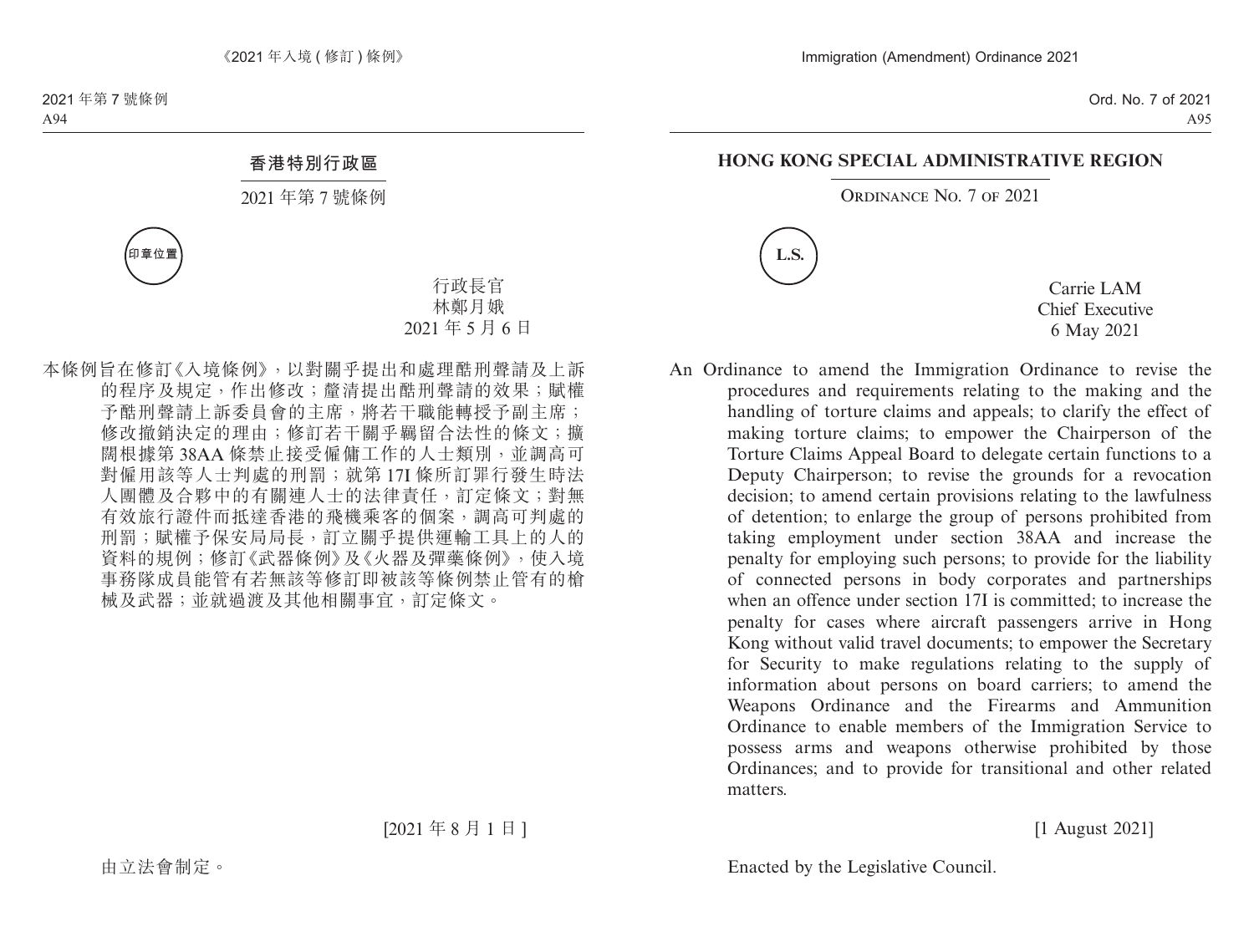# **Part 1**

# **Preliminary**

### **1. Short title and commencement**

- (1) This Ordinance may be cited as the Immigration (Amendment) Ordinance 2021.
- (2) This Ordinance comes into operation on 1 August 2021.

# **2. Enactments amended**

- (1) The Immigration Ordinance (Cap. 115) is amended as set out in Part 2.
- (2) The enactments specified in Part 3 are amended as set out in that Part.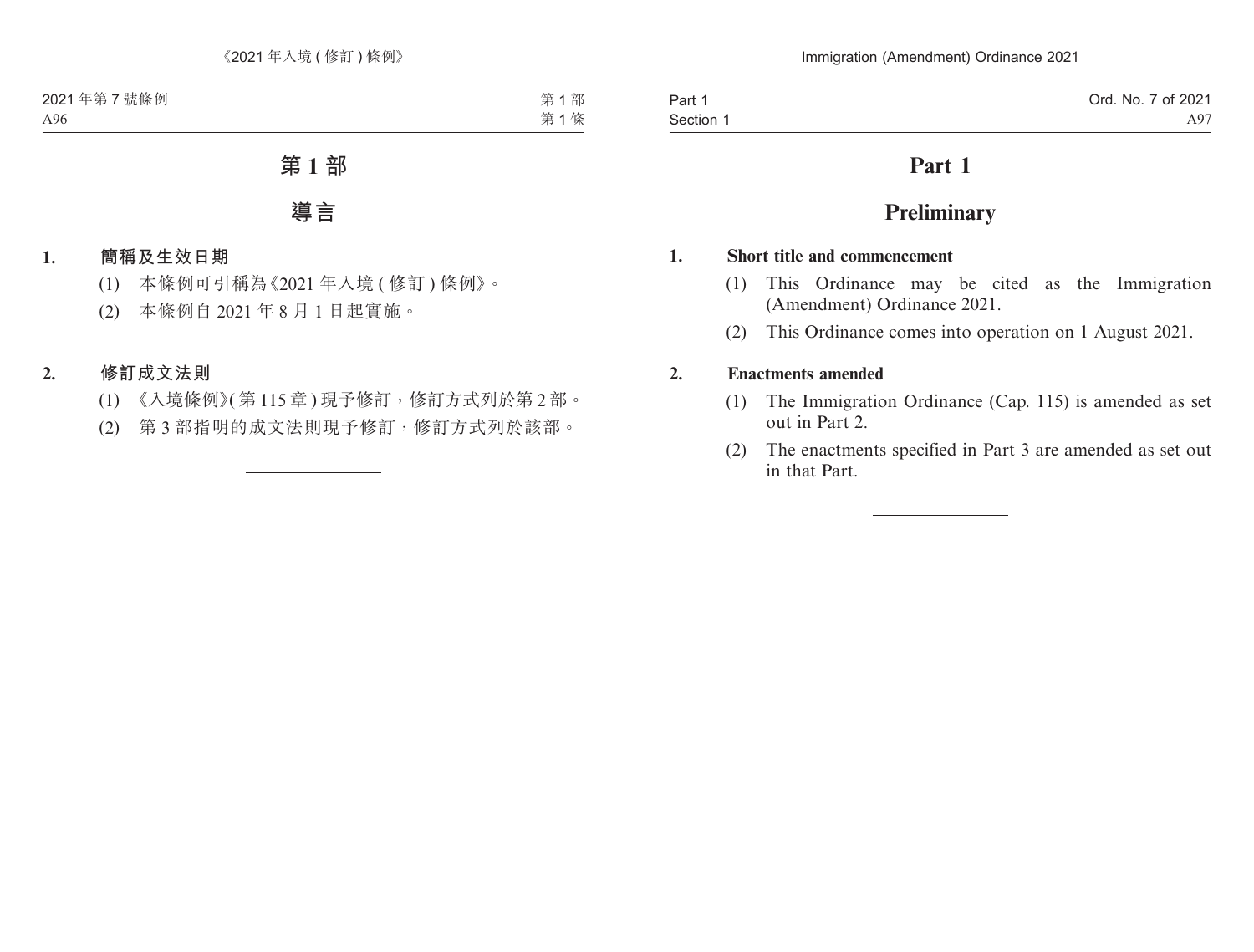Part 2 Section 3

# **Part 2**

# **Amendments to Immigration Ordinance**

### **3. Section 6A added**

Part II, after section 6—

**Add**

### "**6A. Regulations relating to persons on board carriers**

- (1) The Secretary for Security may make regulations—
	- (a) to provide for the supply to the Director of information or data relating to a carrier, its passengers or members of its crew, as may be specified in the regulations; and
	- (b) to empower the Director to direct that a passenger or a member of the crew of a carrier may or may not be carried on board the carrier.
- (2) Without limiting subsection (1), regulations made under this section may—
	- (a) provide for the time at which, the means or systems through which, and the form and way in which, the information or data is to be supplied to the Director;
	- (b) provide for the handling or disposal of information or data collected under the regulations; and
	- (c) provide for the exercise or performance by the Director or any public officer of any powers or functions under the regulations.
- (3) Regulations made under this section may—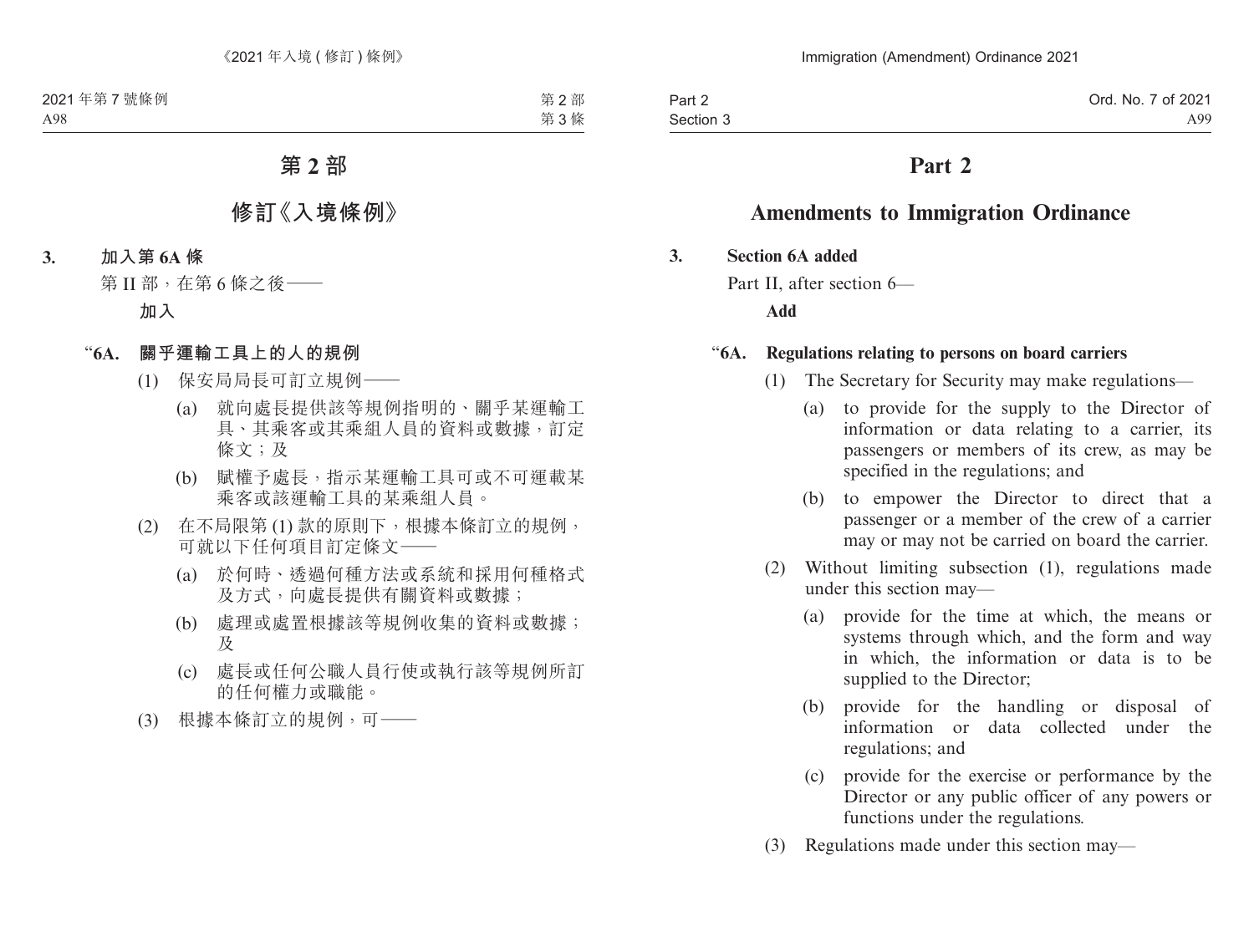| Part 2    | Ord. No. 7 of 2021 |
|-----------|--------------------|
| Section 3 | A <sub>101</sub>   |
|           |                    |

- (a) require the carrying out of any act by a person (wherever the person may be) and regulate any act or matter that may be done or happen wholly or partly outside Hong Kong;
- (b) be of general application or make different provisions for different cases or classes of cases;
- (c) empower the Director to exempt any person or carrier, or any class of persons or carriers, from any of the requirements under the regulations; and
- (d) contain any incidental, consequential, evidential, transitional, saving or supplementary provisions that the Secretary for Security considers appropriate.
- (4) Regulations made under this section may provide that a contravention of a regulation (including a contravention in relation to any act, matter or omission that is done or happens wholly or partly outside Hong Kong) is an offence punishable by a fine not exceeding level 6.
- (5) In this section—
- *carrier* (運輸工具) means an aircraft or any other means of transportation as may be specified in the regulations made under this section;
- *member of the crew* (乘組人員), in relation to a carrier, means a person actually employed in the working or service of the carrier;
- *passenger* (乘客) means a person carried, or to be carried, on board a carrier, other than a member of the crew.".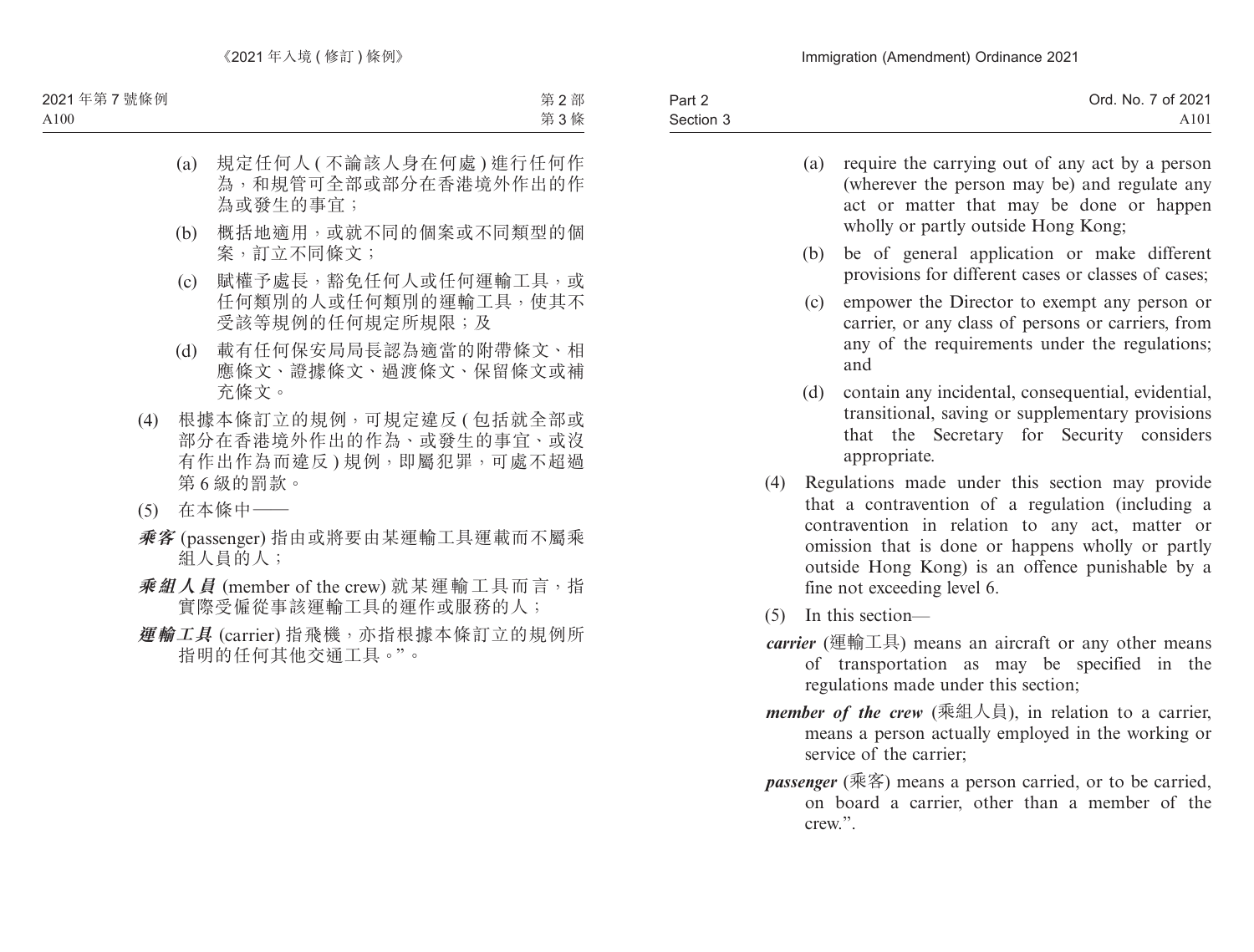| Part 2    | Ord. No. 7 of 2021 |
|-----------|--------------------|
| Section 4 | A103               |

### **4. Section 17I amended (offence to be employer of a person who is not lawfully employable)**

(1) Section 17I(1)—

## **Repeal**

everything after "is liable"

# **Substitute**

"on conviction on indictment—

- (a) if the employee is not a prohibited employee to a fine of \$350,000 and to imprisonment for 3 years; or
- (b) if the employee is a prohibited employee—to a fine of \$500,000 and to imprisonment for 10 years.".
- (2) After section 17I(4)—

# **Add**

- " $(5)$  If—
	- (a) a body corporate commits an offence under this section; and
	- (b) it is proved that the offence was committed with the consent or connivance of, or was attributable to any neglect on the part of, any director, manager, secretary or other similar officer of the body corporate,

the director, manager, secretary or other similar officer also commits the offence.

- $(6)$  If—
	- (a) a partner in a partnership commits an offence under this section; and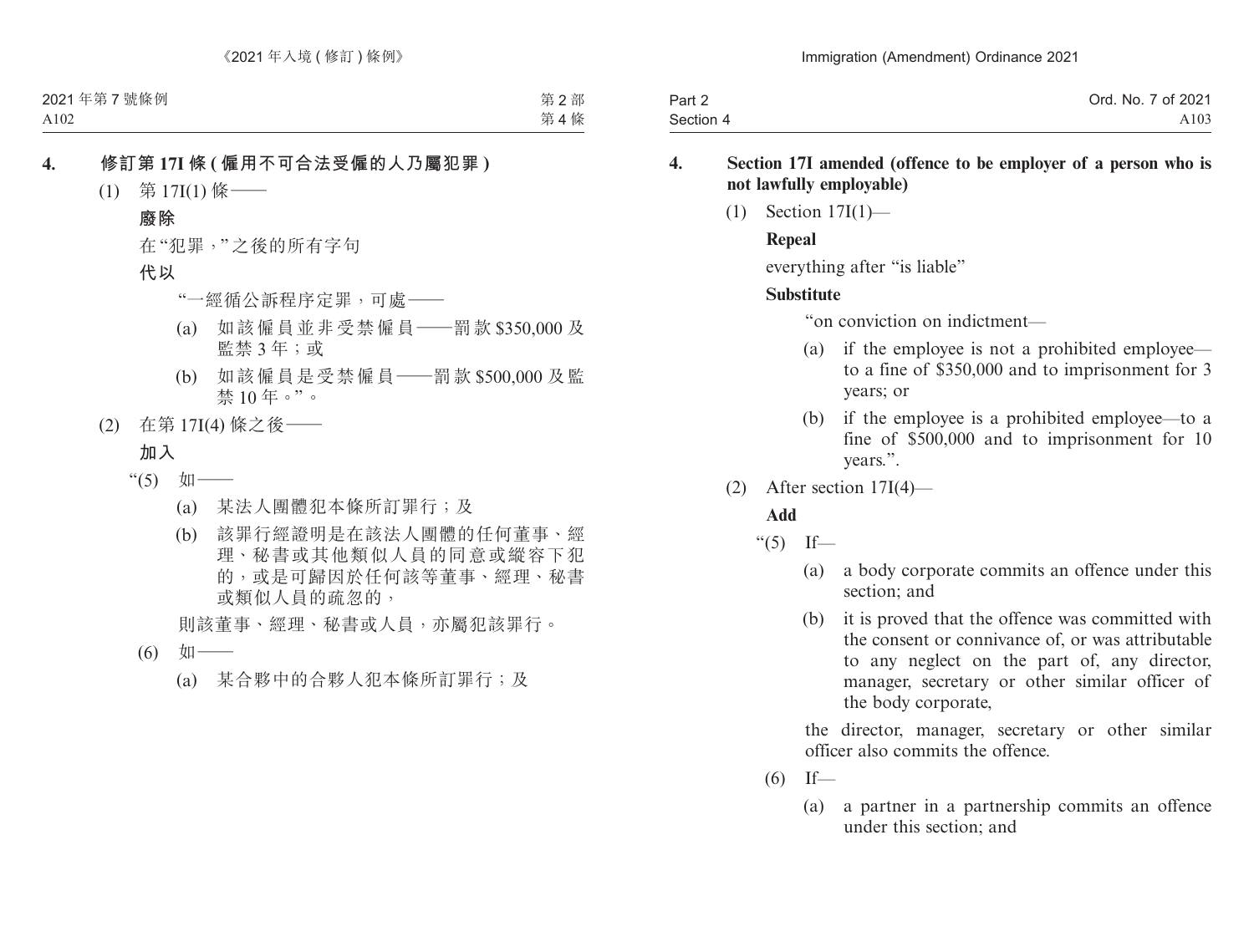Part 2 Section 5 Ord. No. 7 of 2021 A105

> (b) it is proved that the offence was committed with the consent or connivance of, or was attributable to any neglect on the part of, any other partner in the partnership or any other person concerned in the management of the partnership,

> the other partner or the other person concerned in the management of the partnership also commits the offence.

- (7) In this section—
- *prohibited employee* (受禁僱員) means a person who is prohibited from taking any employment or establishing or joining in any business under section 38AA.".

# **5. Section 32 amended (detention pending removal or deportation)** Section 32(4A)—

# **Repeal**

everything after "all the circumstances"

# **Substitute**

 "that justify its length, including, in the case of a person being detained pending removal from Hong Kong—

(a) whether the number of other persons pending removal from Hong Kong is such that it is reasonable to take the time it is taking, or has taken, to remove the person;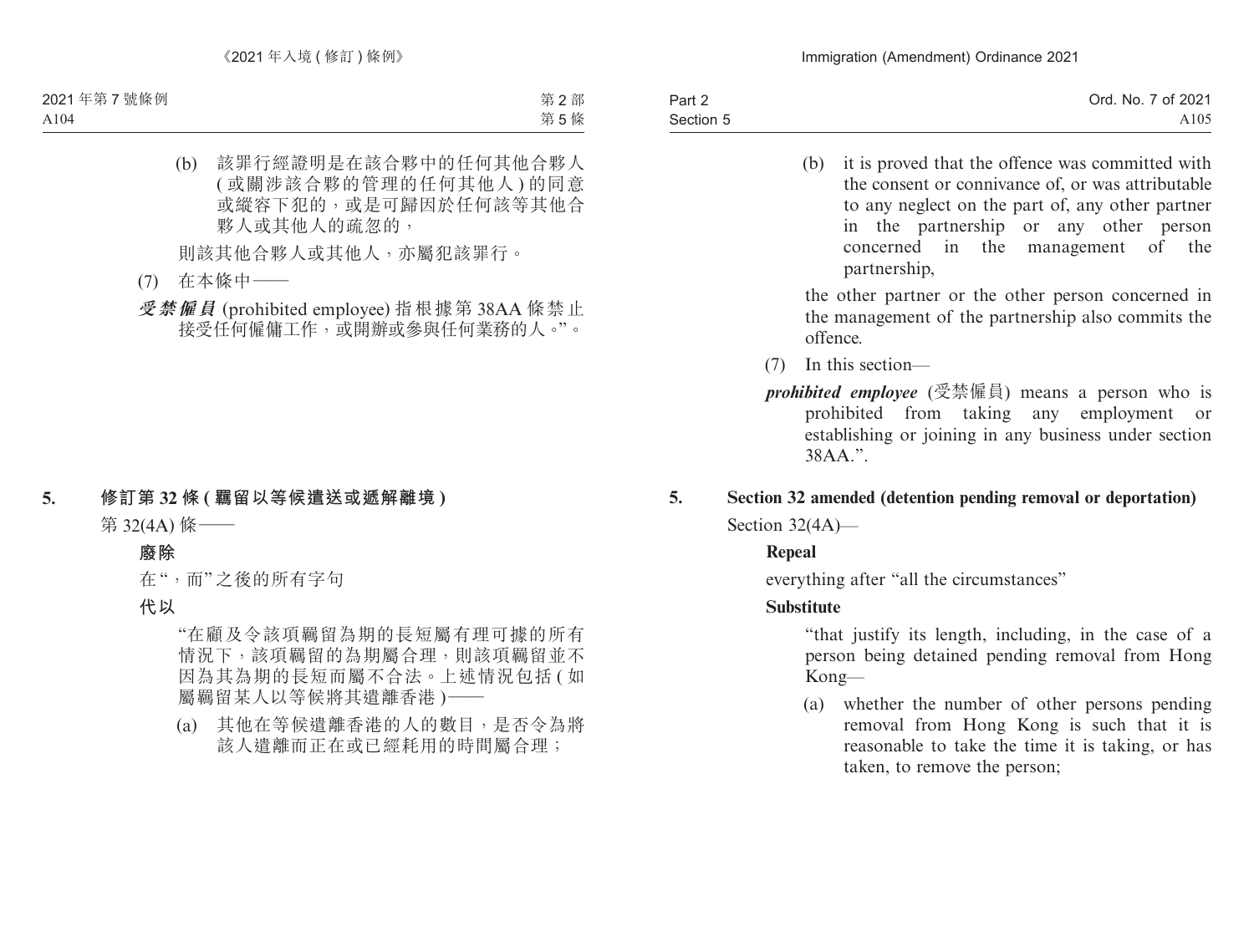| Part 2    | Ord. No. 7 of 2021 |
|-----------|--------------------|
| Section 6 | A107               |

- (b) whether the manpower and financial resources allocated for the removal of persons from Hong Kong under this Ordinance are such that it is reasonable to take the time it is taking, or has taken, to remove the person;
- (c) the extent to which it is possible to make arrangements to effect the person's removal;
- (d) whether the person's removal is directly or indirectly prevented or delayed by any action or lack of action of the person, including the person not obtaining, or not providing assistance to obtain, any authorization from the relevant authorities of a place outside Hong Kong that is required for the person's entry to that place;
- (e) the time required for the issue of the authorization referred to in paragraph (d);
- (f) whether the person poses, or is likely to pose, a threat or security risk to the community; and
- (g) factors that directly or indirectly prevent or delay the person's removal that are not within the control of the Director."
- **6. Section 36 amended (recognizance as alternative to detention)** Section  $36(1A)(c)$ —

# **Repeal**

everything after "interviews"

# **Substitute**

"as required by section 37ZAB.".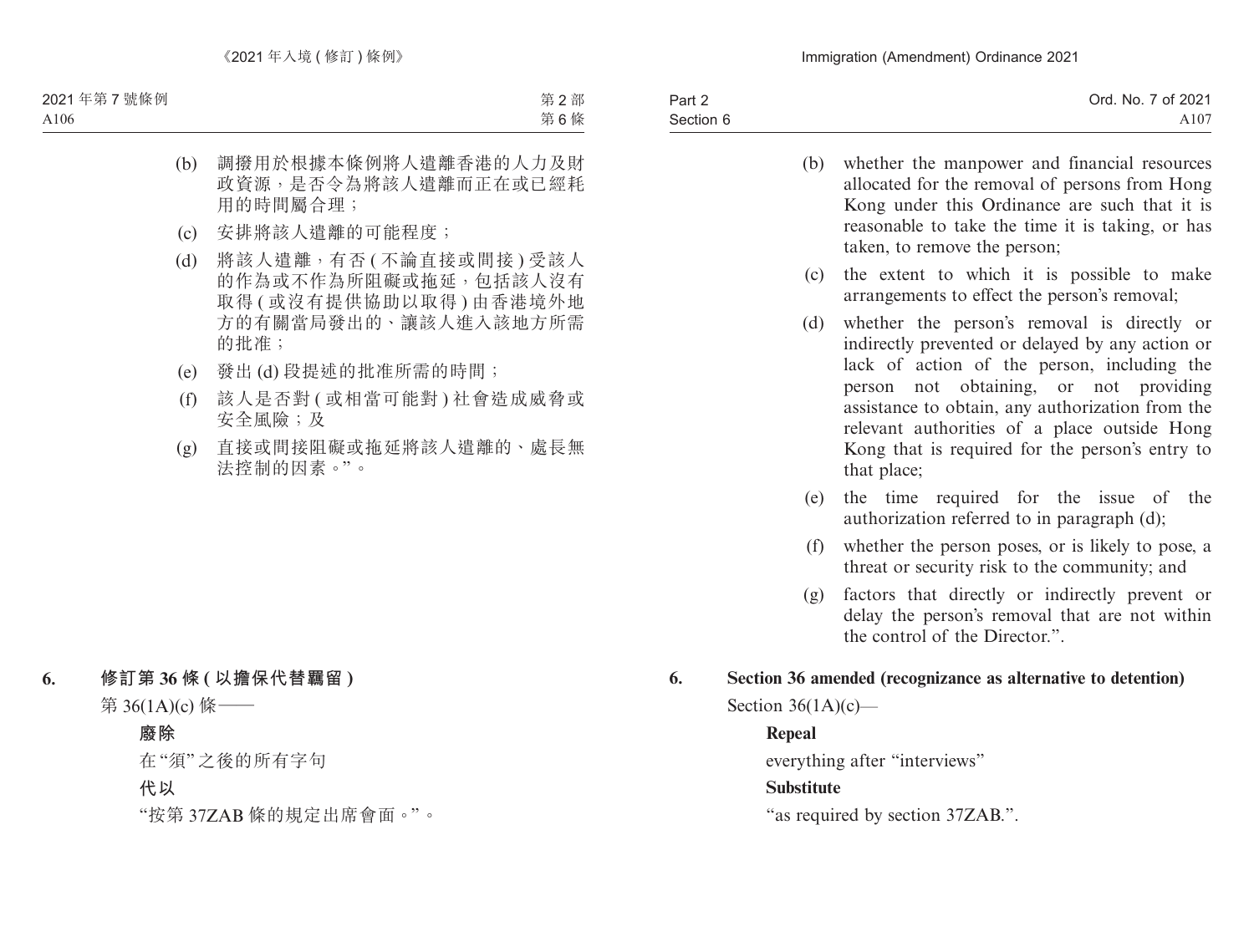| Part 2    | Ord. No. 7 of 2021 |
|-----------|--------------------|
| Section 7 | A109               |

### **7. Section 37V amended (when torture claim is finally determined)**

(1) Section  $37V(2)(b)$ , after "when"—

### **Add**

"a notice to withdraw the appeal under section 37ZTA is received by the Appeal Board or".

(2) Section  $37V(4)(b)$ , after "when"—

### **Add**

"a notice to withdraw the appeal under section 37ZTA is received by the Appeal Board or".

# **8. Section 37Y amended (submission of torture claim form)** Section 37Y(3)—

# **Repeal paragraph (b)**

# **Substitute**

- "(b) on being satisfied that the claimant—
	- (i) has exercised, or had exercised, all due diligence to return a completed torture claim form within the period; but
	- (ii) will not be able to, or failed to, return a completed form within the period because of circumstances beyond the claimant's control,".

# **9. Section 37Z amended (effect of making a torture claim)**

 $(1)$  Section 37Z $(2)(a)$ —

# **Repeal**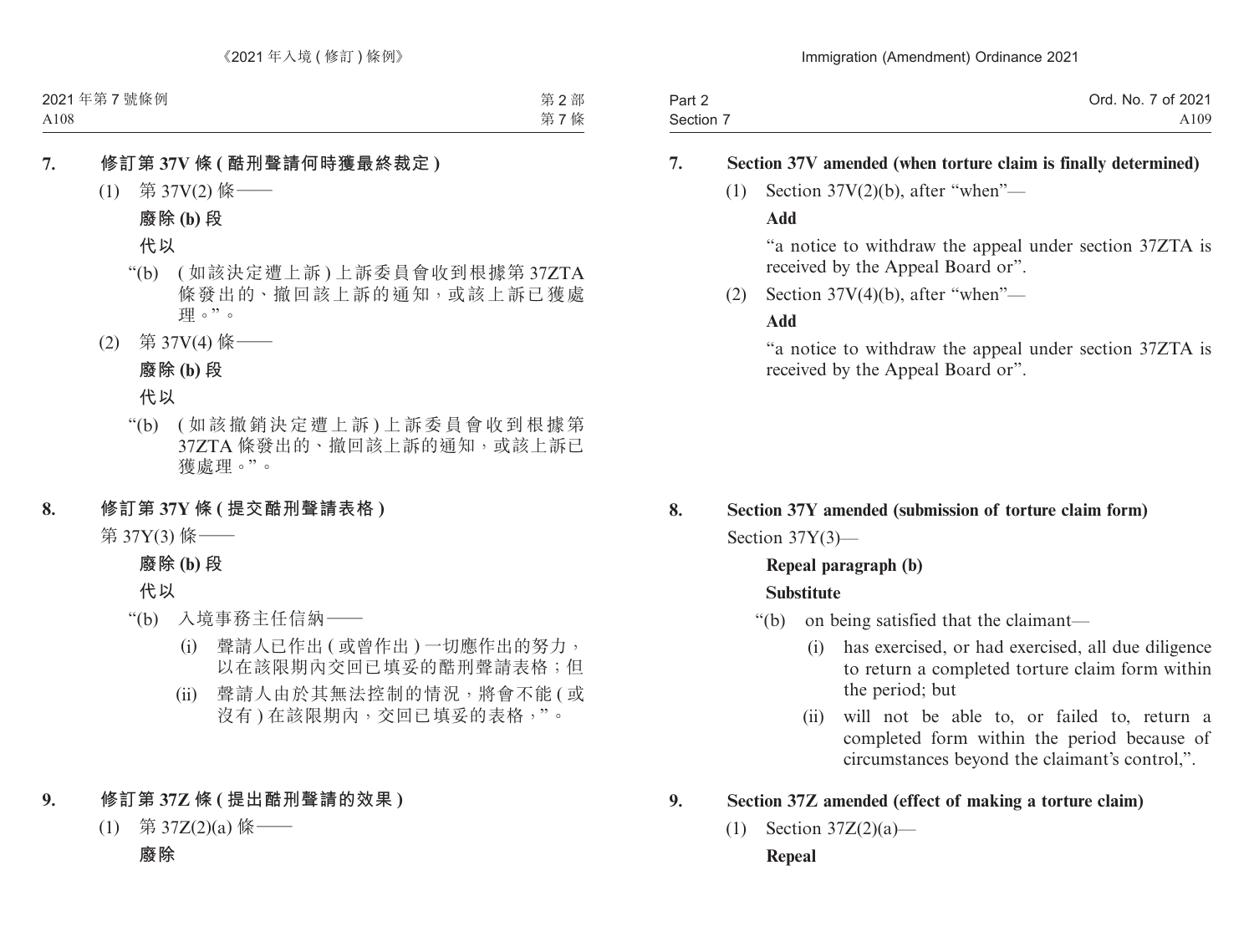| Part 2     | Ord. No. 7 of 2021 |
|------------|--------------------|
| Section 10 | A <sub>111</sub>   |

"claimant; or"

### **Substitute**

"claimant;".

(2) Section 37Z(2)(b)—

**Repeal the full stop**

# **Substitute**

":  $or$ ".

(3) After section  $37Z(2)(b)$ —

# **Add**

- "(c) preclude the Government from liaising with any party (including a torture risk State) after—
	- (i) the torture claim is rejected under section 37ZI;
	- (ii) a revocation decision under section  $37ZL(1)$  is made in relation to the torture claim; or
	- (iii) the torture claim is withdrawn,

for the purpose of making arrangements for the removal of the claimant."

# **10. Sections 37ZAB and 37ZAC added**

After section 37ZA—

**Add**

# "**37ZAB. Claimant to attend interviews**

(1) A claimant must attend an interview at the date, time and place specified by an immigration officer in the written request referred to in section 37Y(1) to provide information and answer questions relating to the claimant's torture claim.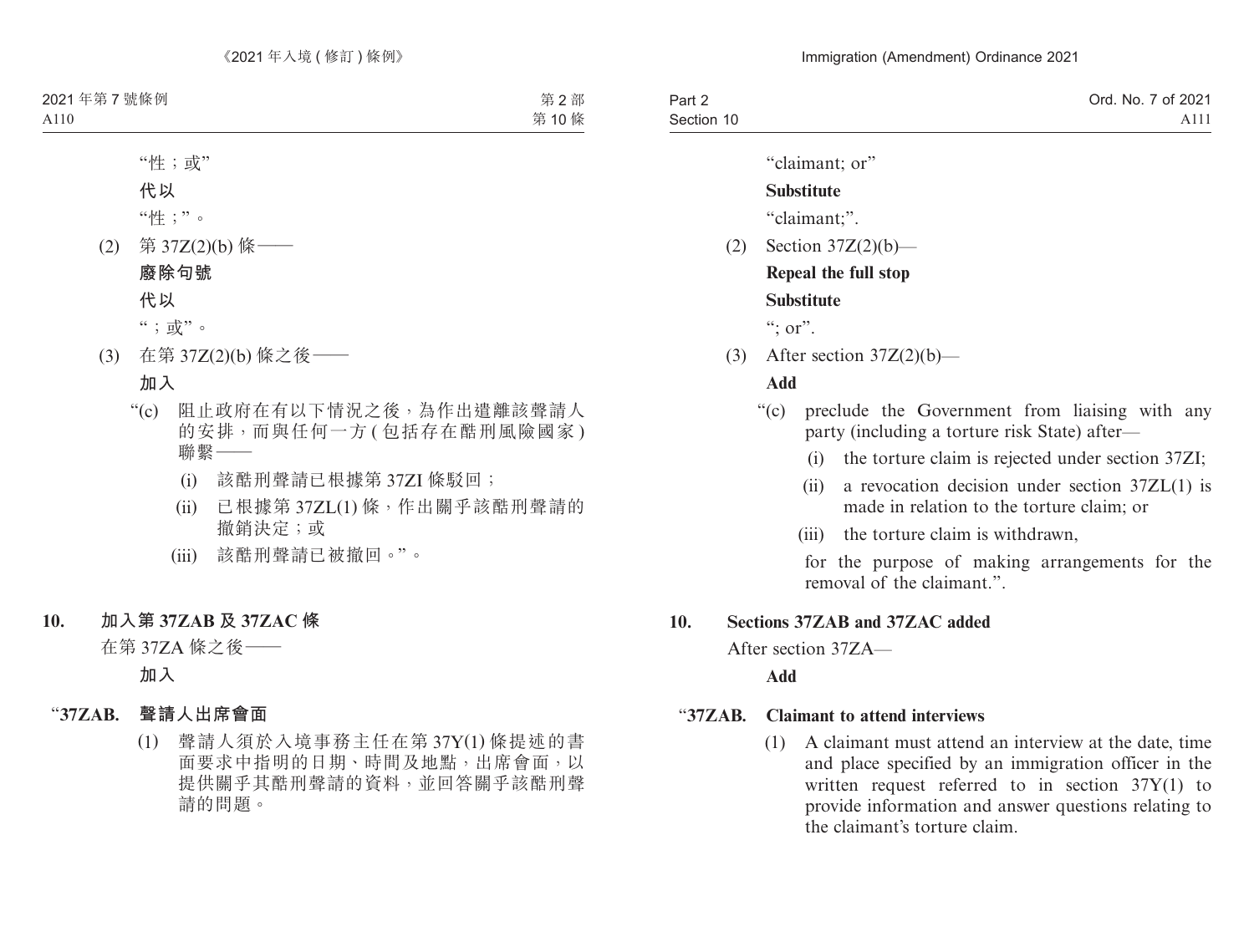| Part 2     | Ord. No. 7 of 2021 |
|------------|--------------------|
| Section 11 | A <sub>113</sub>   |

- (2) The date of the interview must be a date after the expiry of the period for returning the completed torture claim form under section 37Y(2)(a).
- $(3)$  If—
	- (a) an immigration officer allows, under section 37Y(3), a further period for returning the completed torture claim form; and
	- (b) the date of the original interview specified in the written request is within the further period,

the officer must change it to a date after the expiry of the further period.

(4) A claimant must also attend any further interview required by an immigration officer at the date, time and place specified by the officer.

# **37ZAC. Language used for communications**

An immigration officer may direct a claimant to communicate in a language that the officer reasonably considers the claimant is able to understand and communicate in.".

### **11. Section 37ZB amended (power to require information etc.)**

(1) Section 37ZB—

# **Repeal subsection (1)**

# **Substitute**

"(1) After a completed torture claim form is returned by a claimant, an immigration officer may require the claimant to provide the immigration officer with any information or evidence related to the claimant's torture claim that the immigration officer specifies.".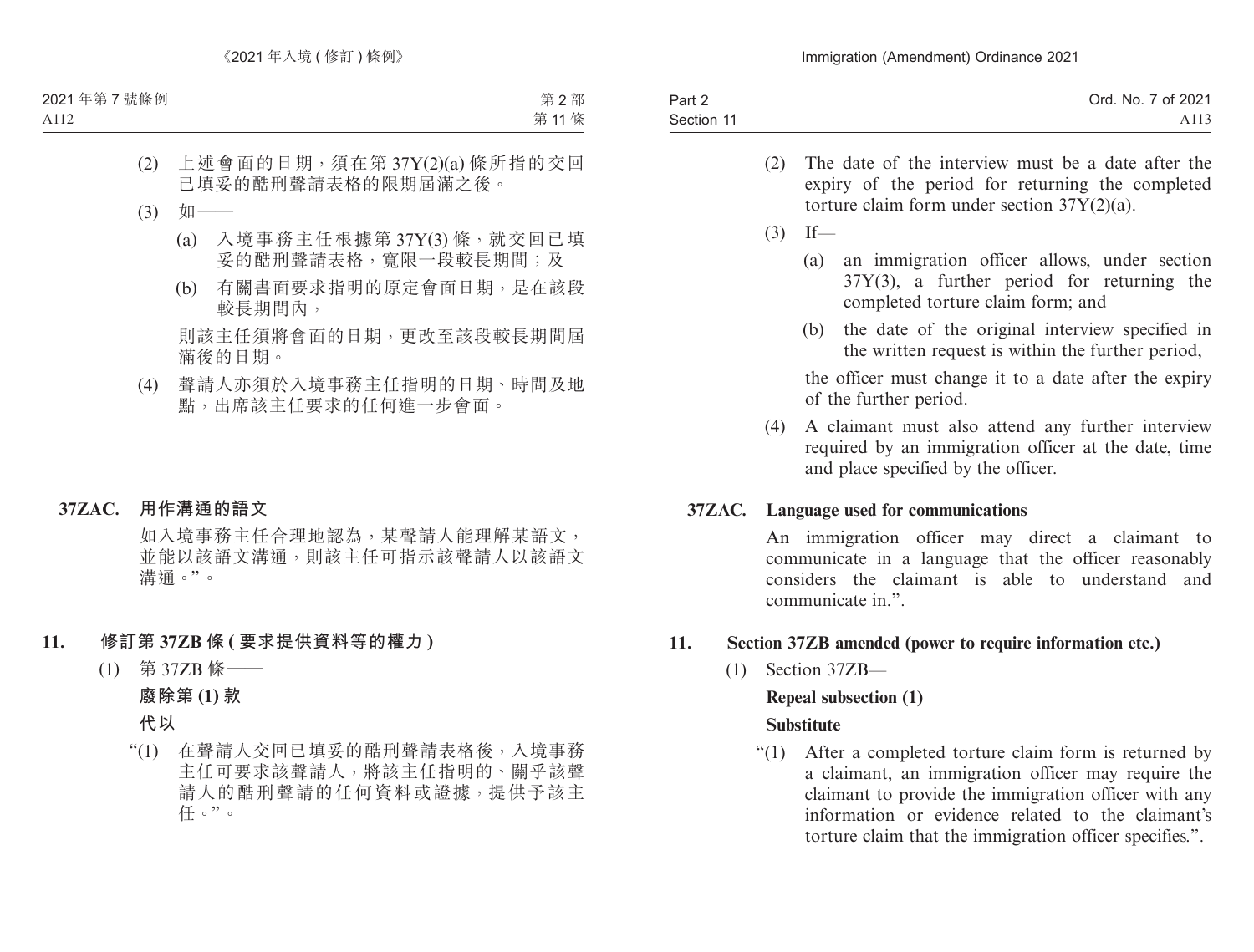| Part 2     | Ord. No. 7 of 2021 |
|------------|--------------------|
| Section 12 | A115               |

- (2) Section 37ZB(2)— **Repeal** "documentary".
- (3) Section 37ZB(2)—

### **Repeal**

"subsection (1)(a)"

# **Substitute**

"subsection (1)".

### **12. Section 37ZC amended (medical examination)**

(1) After section 37ZC(1)—

# **Add**

- " $(1)$  For the purposes of subsection  $(1)$ , the claimant must give any consent that is necessary to enable a medical examination to be arranged or conducted.".
- (2) Section 37ZC(2)—

# **Repeal**

everything after "the claimant must"

# **Substitute**

"undergo the examination at the date, time and place specified by the immigration officer and notified to the claimant in writing.".

(3) Section 37ZC(3)—

# **Repeal**

everything after "the Appeal Board"

# **Substitute**

"the full medical report of any examination arranged for the claimant under this section within 3 working days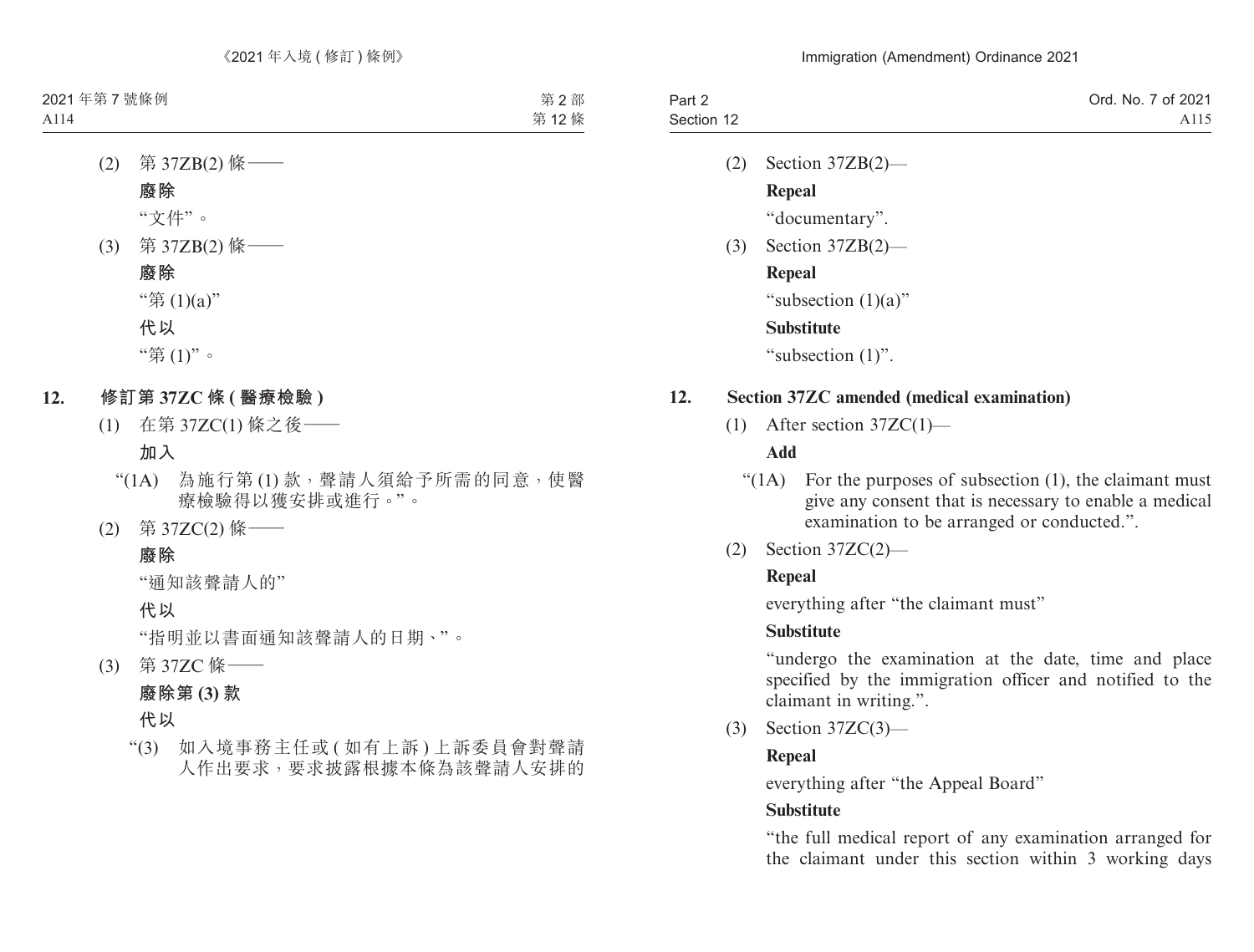| Part 2     | Ord. No. 7 of 2021 |
|------------|--------------------|
| Section 13 | A117               |

after a request for the disclosure is made by the officer or the Board."

(4) After section 37ZC(3)—

### **Add**

- "(4) If a claimant—
	- (a) fails to comply with subsection  $(1A)$ ,  $(2)$  or  $(3)$ ; and
	- (b) fails to provide sufficient evidence in writing to satisfy an immigration officer or the Appeal Board that the claimant—
		- (i) had exercised all due diligence to comply with the subsection concerned; but
		- (ii) failed to comply with the subsection concerned because of circumstances beyond the claimant's control,

the officer or the Board may decide not to take into account the disputed physical or mental condition of the claimant.".

### **13. Section 37ZD amended (credibility of claimant)**

 $(1)$  Section 37ZD $(2)(d)$ —

# **Repeal**

"documentary".

 $(2)$  Section 37ZD $(2)(d)$ —

# **Repeal**

"section  $37ZB(1)(a)$ "

# **Substitute**

"section 37ZB(1)".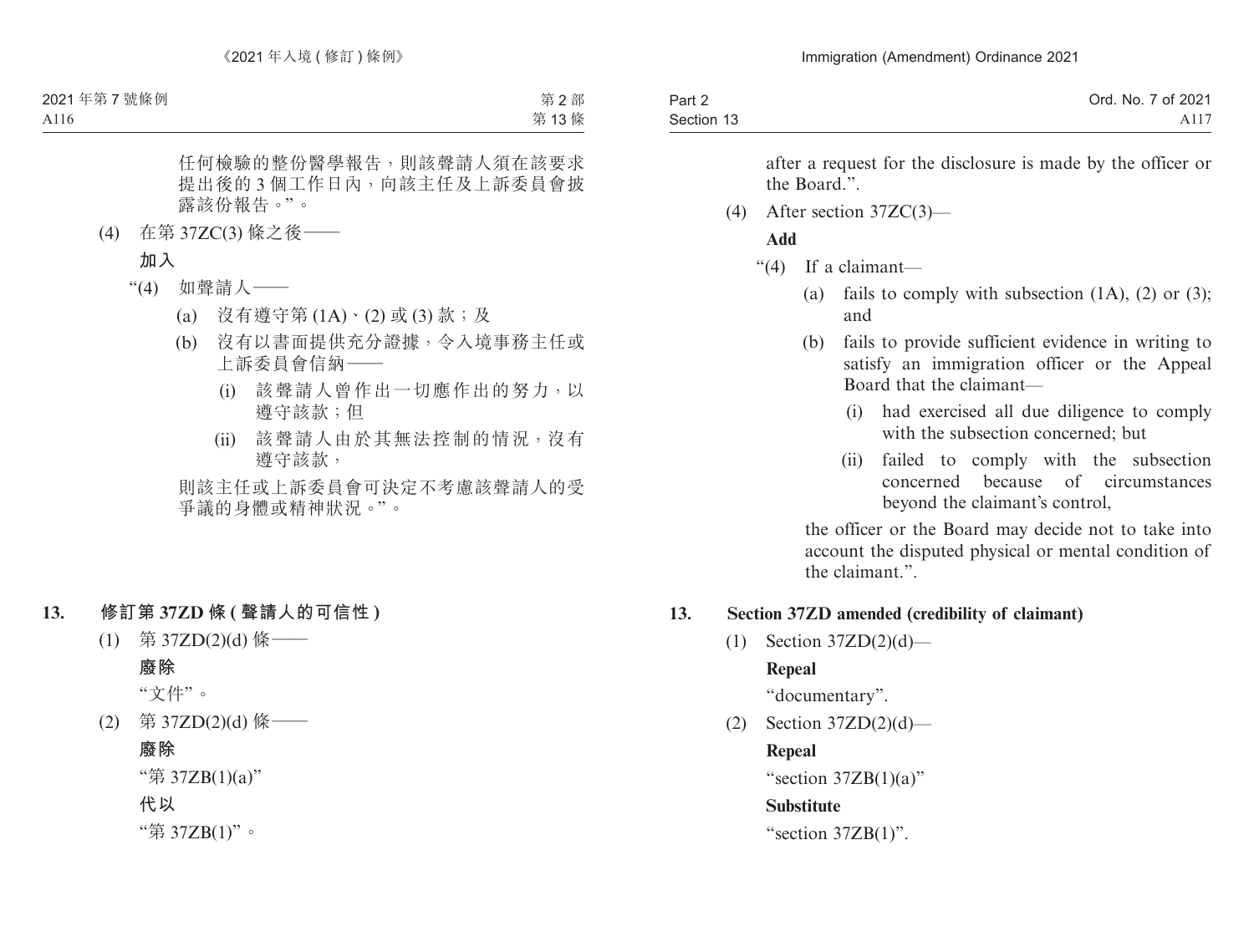| Part 2     | Ord. No. 7 of 2021 |
|------------|--------------------|
| Section 13 | A119               |

- (3) Section 37ZD(2)(e)— **Repeal subparagraph (i) Substitute**
	- "(i) attend an interview as required by section 37ZAB; or".
- (4) Section 37ZD(2)(e)(ii)—

**Repeal**

 $``the"$ 

# **Substitute**

"such an".

 $(5)$  Section 37ZD $(2)(f)$ —

# **Repeal**

everything after "the date"

# **Substitute**

"of the first interview that the claimant is required by section 37ZAB to attend;".

(6) Section 37ZD(2)—

# **Repeal paragraph (g)**

# **Substitute**

- "(g) a failure, without reasonable excuse, to—
	- (i) give consent as required by section  $37ZC(1A)$ ;
	- (ii) undergo a medical examination as required by section 37ZC(2); or
	- (iii) disclose to an immigration officer or (on an appeal) the Appeal Board the full medical report as required by section 37ZC(3);".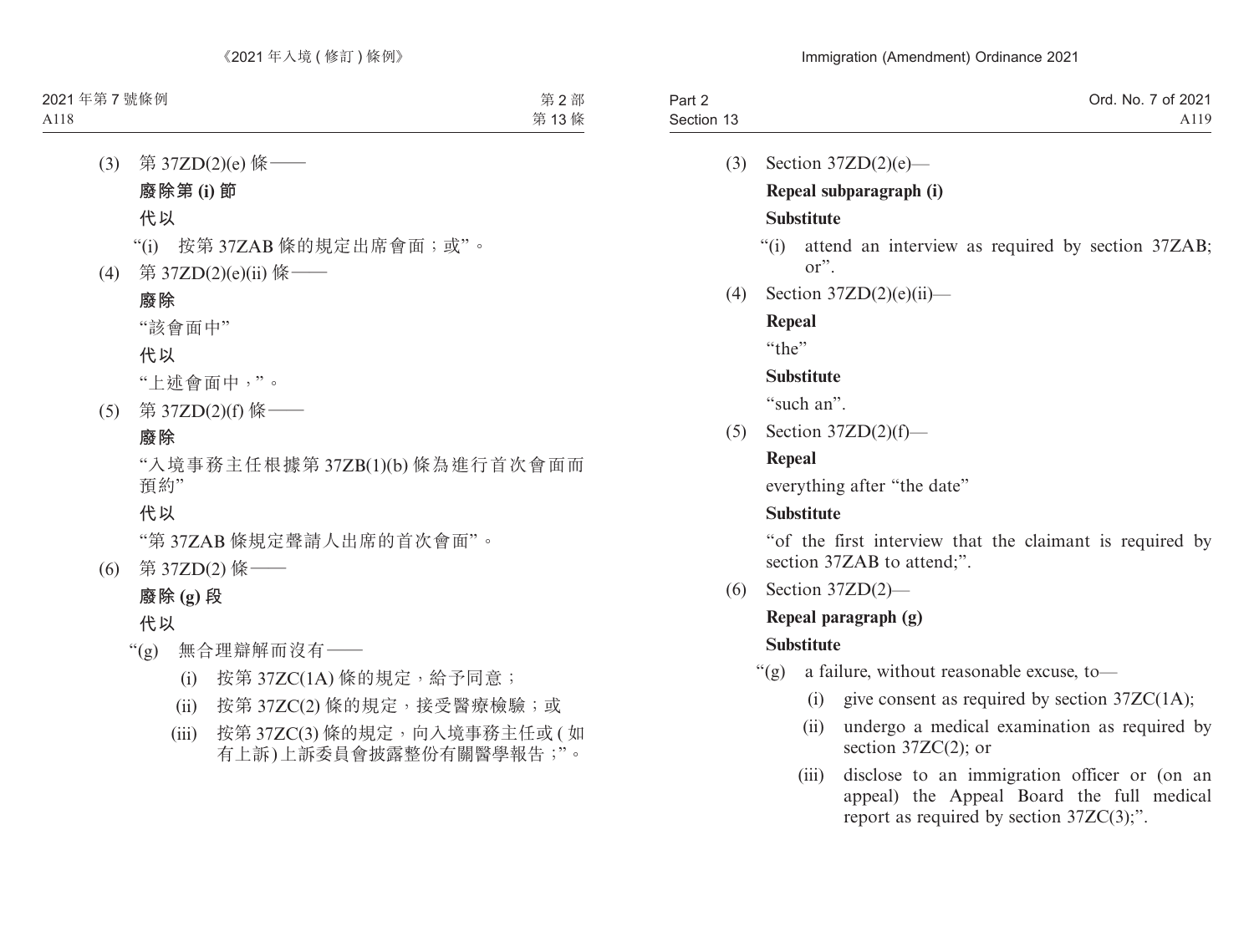| Part 2     | Ord. No. 7 of 2021 |
|------------|--------------------|
| Section 14 | A <sub>121</sub>   |

### **14. Section 37ZG amended (deemed withdrawal of torture claim on failure to return completed torture claim form)**

Section 37ZG(3)—

### **Repeal**

everything after "satisfy an immigration officer that"

# **Substitute**

"the person—

- (a) had exercised all due diligence to return a completed torture claim form as required under section 37Y(2); but
- (b) failed to return a completed form as required under the section because of circumstances beyond the person's control.".

# **15. Section 37ZI amended (decision on torture claim)**

(1) Section 37ZI—

# **Repeal subsection (2)**

# **Substitute**

- "(2) A decision may be made by an immigration officer under subsection (1) even if a claimant—
	- (a) has failed to attend an interview as required by section 37ZAB;
	- (b) has failed to comply with section  $37ZC(1A)$ , (2) or (3); or
	- (c) has otherwise failed to proceed with the claim in accordance with this Part.".
- (2) Section 37ZI(4), English text—

# **Repeal**

"the substantial grounds for belief"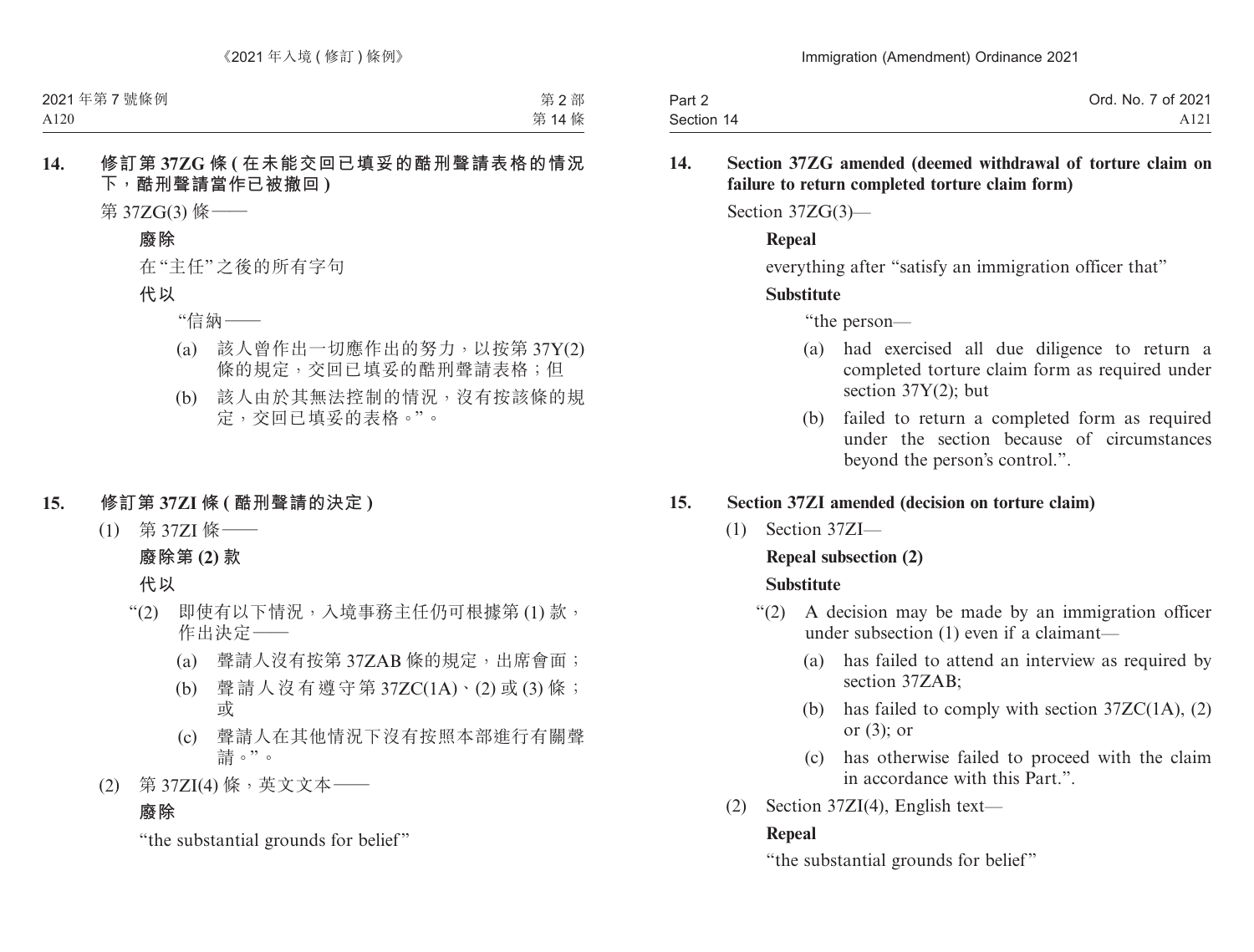| Part 2     | Ord. No. 7 of 2021 |
|------------|--------------------|
| Section 16 | A123               |

#### **Substitute**

"substantial grounds for the belief".

#### **16. Section 37ZK amended (detention pending final determination)**

(1) Section 37ZK—

#### **Renumber the section as section 37ZK(1).**

(2) After section 37ZK(1)—

#### **Add**

- "(2) The detention of a claimant under this section is not unlawful by reason of the period of the detention if that period is reasonable having regard to all the circumstances that justify its length, including—
	- (a) whether the number of other torture claims pending final determination is such that it is reasonable to take the time it is taking, or has taken, to have the claimant's torture claim finally determined;
	- (b) whether the manpower and financial resources allocated for carrying out the work involved in making such final determinations are such that it is reasonable to take the time it is taking, or has taken, to have the claimant's torture claim finally determined;
	- (c) whether the making of—
		- (i) a decision by an immigration officer under section 37ZI<sup>,</sup>
		- (ii) a revocation decision; or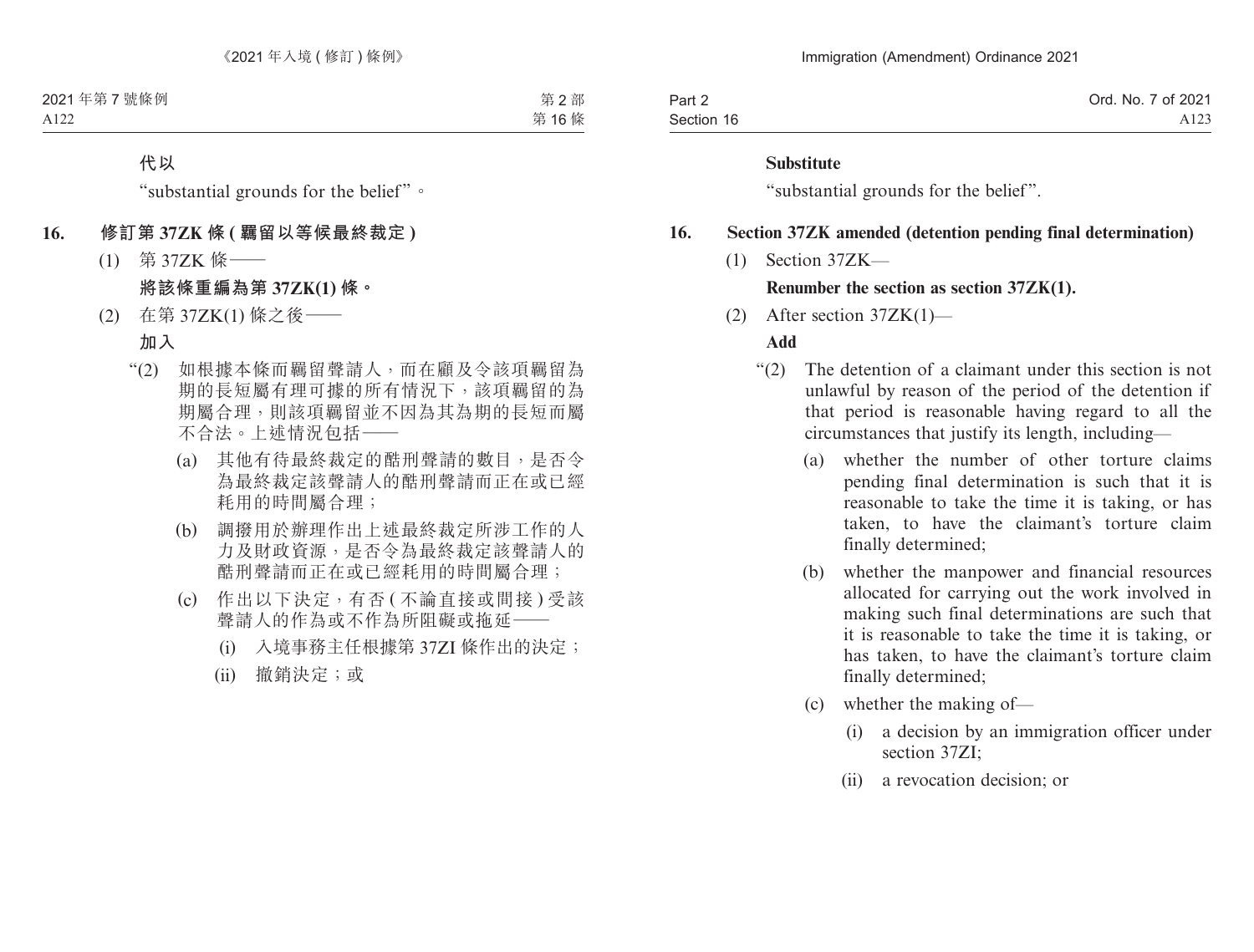| Part 2     | Ord. No. 7 of 2021 |
|------------|--------------------|
| Section 17 | A <sub>125</sub>   |

(iii) a decision by the Appeal Board in relation to an appeal made under section 37ZR,

is directly or indirectly prevented or delayed by any action or lack of action of the claimant;

- (d) whether the claimant poses, or is likely to pose, a threat or security risk to the community; and
- (e) factors that are not within the control of the Director."

### **17. Section 37ZN amended (grounds for revocation decision)**

 $(1)$  Section 37ZN(a)—

# **Repeal**

"documentary".

(2) Section 37ZN(c)—

# **Repeal**

everything after "ceased to exist"

# **Substitute a semicolon.**

(3) After section 37ZN(c)—

# **Add**

"(d) having regard to the prevailing circumstances, the claim should not be accepted as substantiated.".

# **18. Section 37ZS amended (notice of appeal)**

 $(1)$  Section 37ZS $(2)(a)$ —

**Repeal**

 $``and"$ 

(2) After section  $37ZS(2)(a)$ — **Add**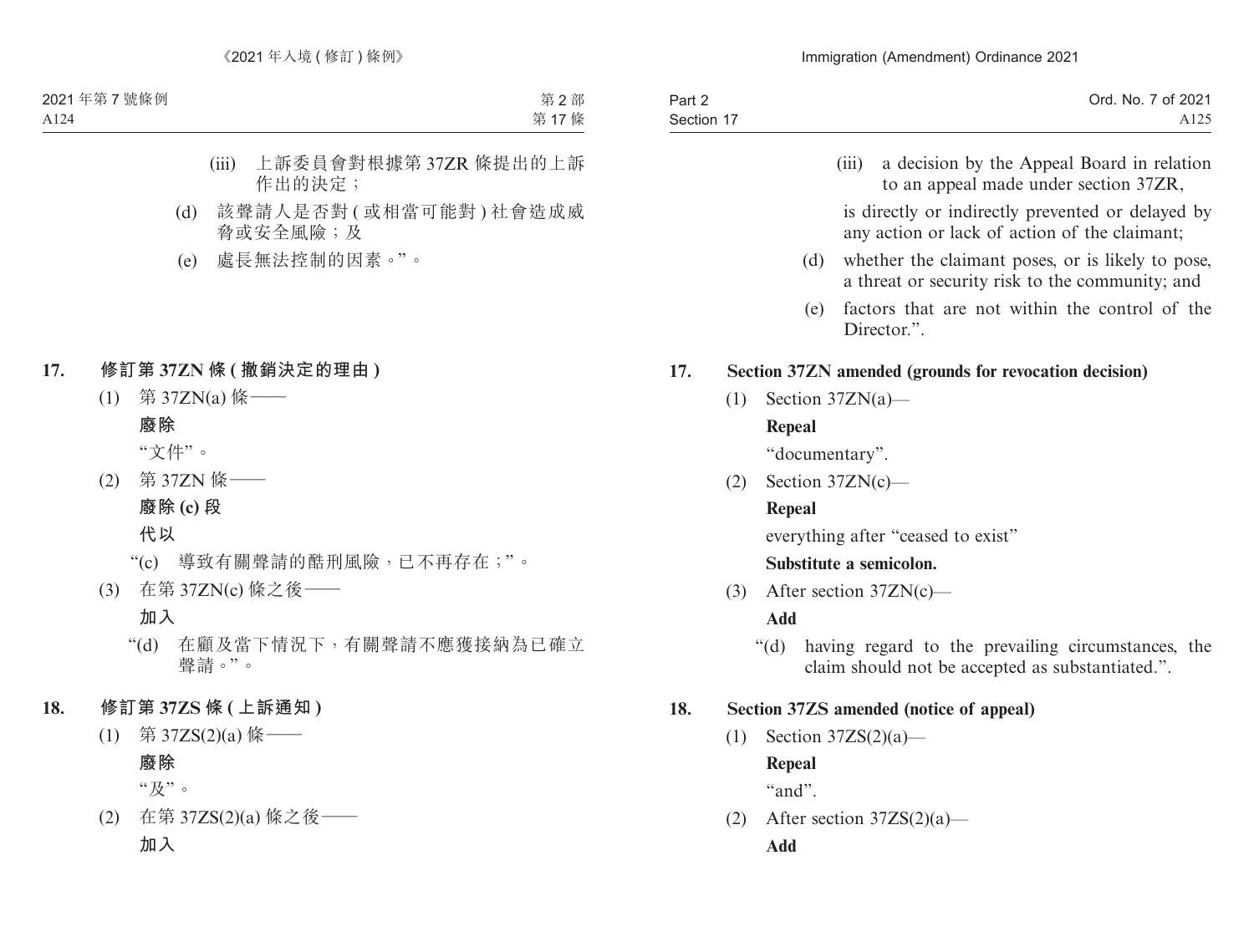| Part 2     | Ord. No. 7 of 2021 |
|------------|--------------------|
| Section 19 | A127               |

- "(ab) duly completed and signed; and".
- (3) After section 37ZS(2)—

# **Add**

- "(3) No action may be taken in relation to a notice of appeal that does not comply with subsection (2)(a) or (ab).
	- (4) On receiving a notice of appeal referred to in subsection (3), the Appeal Board must, by written notice, inform the person filing the notice of the noncompliance and that no further action will be taken in relation to the notice.".

# **19. Section 37ZT amended (late filing of notice of appeal)**

 $(1)$  Section 37ZT $(1)(b)$ —

# **Repeal**

"any documentary evidence"

# **Substitute**

"all available evidence".

(2) Section 37ZT(2)—

# **Repeal**

everything after "take account of"

# **Substitute**

"the statement of reasons stated in the application for late filing of the notice of appeal and the evidence relied on in support of the reasons.".

(3) Section 37ZT—

**Repeal subsections (3) and (4) Substitute**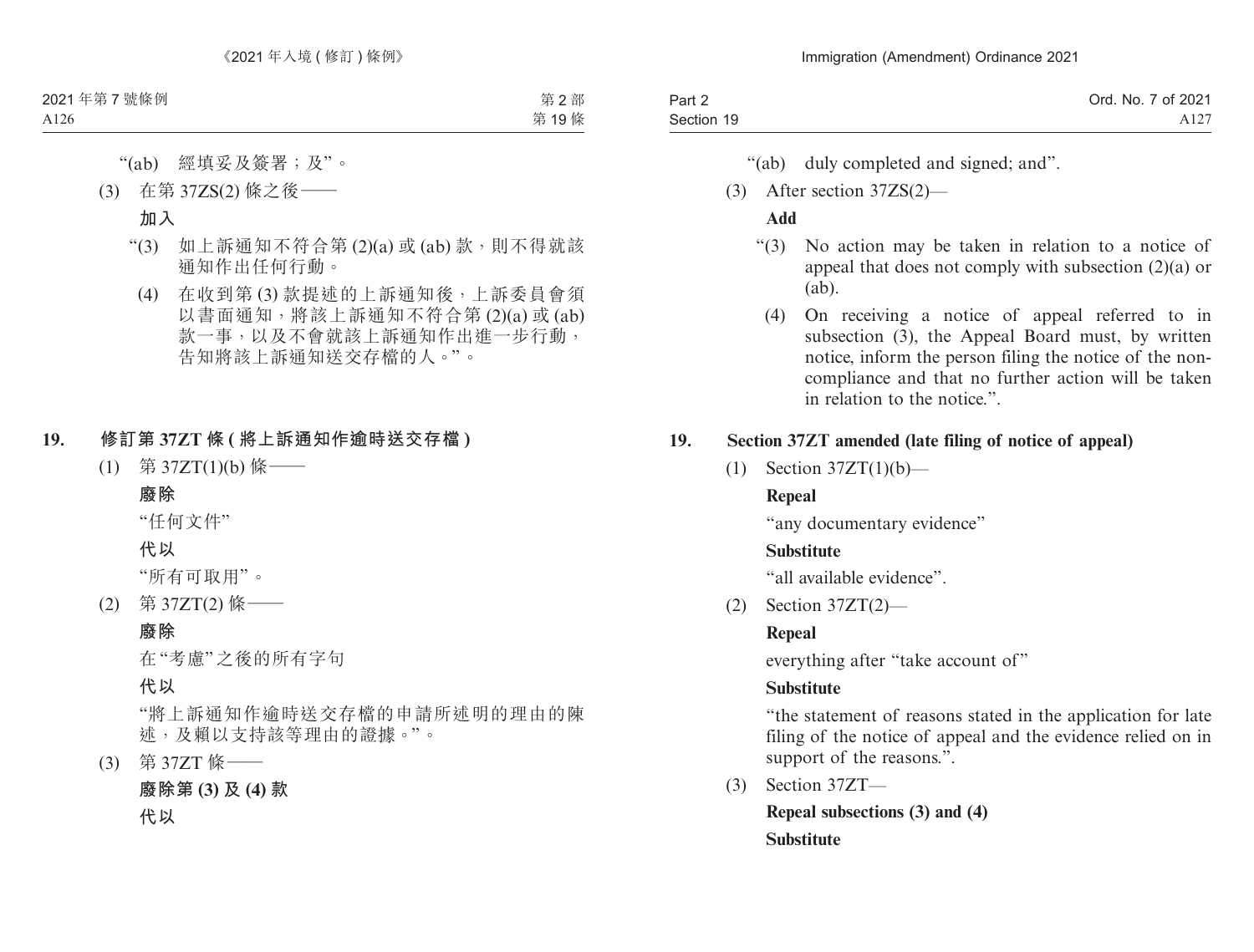| Part 2     | Ord. No. 7 of 2021 |
|------------|--------------------|
| Section 19 | A <sub>129</sub>   |

- "(3) The Appeal Board may allow the late filing of the notice of appeal if the person filing the notice provides sufficient evidence in writing to satisfy the Board that the person—
	- (a) had exercised all due diligence to file the notice within the period specified in section  $37ZS(1)$ ; but
	- (b) failed to file the notice within the period because of circumstances beyond the person's control.
	- (4) For the purposes of subsection (3), the fact that a person attempted to file one or more notices of appeal that do not comply with section 37ZS(2)(a) or (ab), whether within the period specified in section 37ZS(1) or otherwise, must not be taken as evidence that the person had exercised all due diligence to file a notice of appeal within the period.
	- (5) If the Appeal Board allows the late filing of the notice of appeal, it must, by written notice to the person filing the notice, inform the person of the Board's decision.
	- (6) If the Appeal Board does not allow the late filing of the notice of appeal, it must, by written notice to the person filing the notice—
		- (a) inform the person that the Board refuses the notice as it is filed out of time; and
		- (b) give reasons for the refusal.".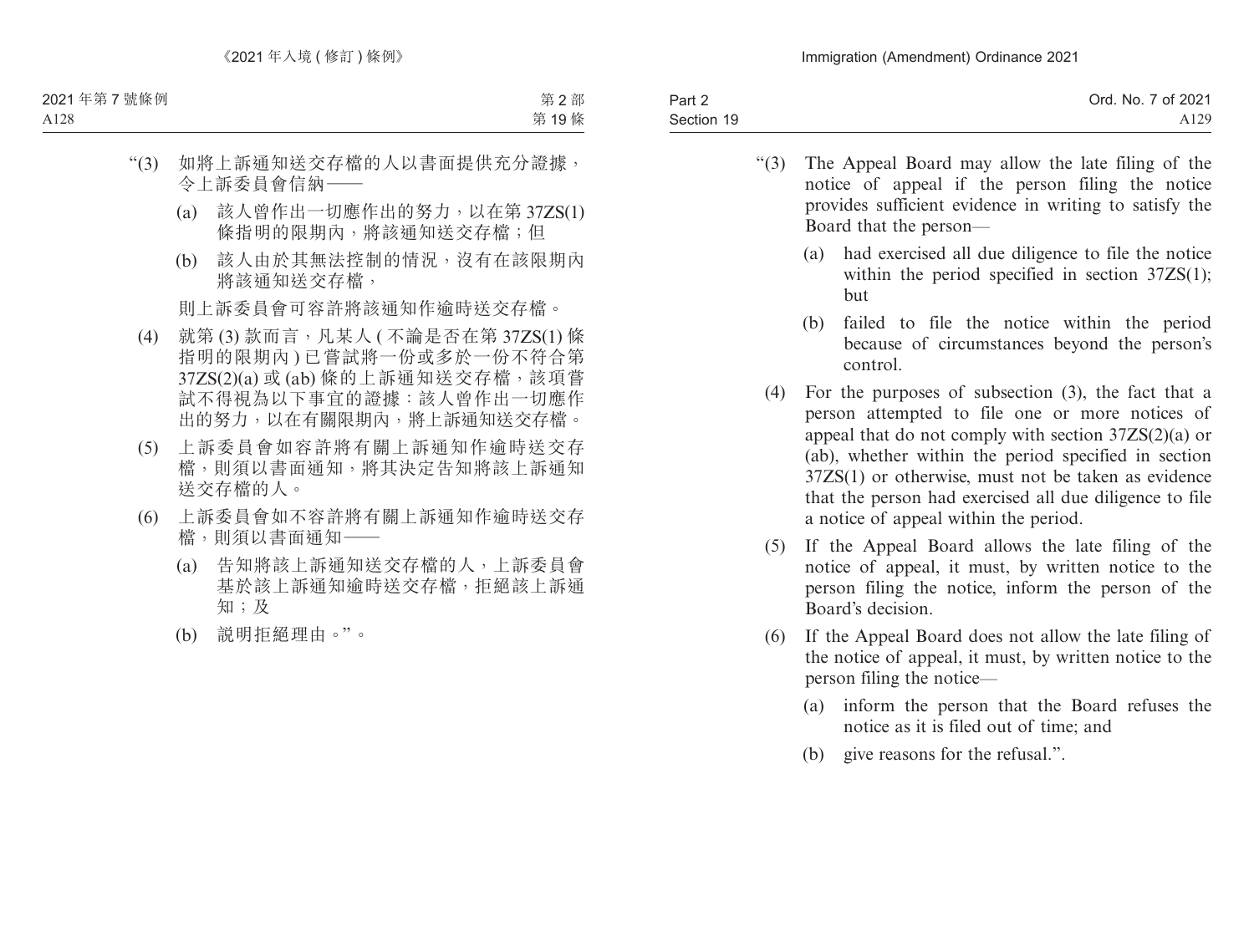| Part 2     | Ord. No. 7 of 2021 |
|------------|--------------------|
| Section 20 | A <sub>131</sub>   |

**20. Section 37ZTA added**

After section 37ZT—

**Add**

### "**37ZTA. Withdrawal of appeal**

- (1) A person who has filed a notice of appeal under section 37ZS (or section 37ZT if late filing is allowed) may, at any time before the Appeal Board determines the appeal, withdraw the appeal by filing a written notice with the Board.
- (2) An appeal against a decision is withdrawn once a notice to withdraw the appeal is received by the Appeal Board and no further notice of appeal may be filed in relation to the decision.".

### **21. Section 37ZV amended (notices)**

(1) Section  $37ZV(1)(b)(ii)$ —

# **Repeal**

"business: or"

#### **Substitute**

"business;".

(2) After section  $37ZV(1)(b)$ —

### **Add**

- "(ba) if the person is held in custody, detained or imprisoned, by leaving it for the person, or by sending it by post addressed to the person, at the place where the person is held in custody, detained or imprisoned; or".
- (3) Section 37ZV(2)—

**Repeal paragraph (b)**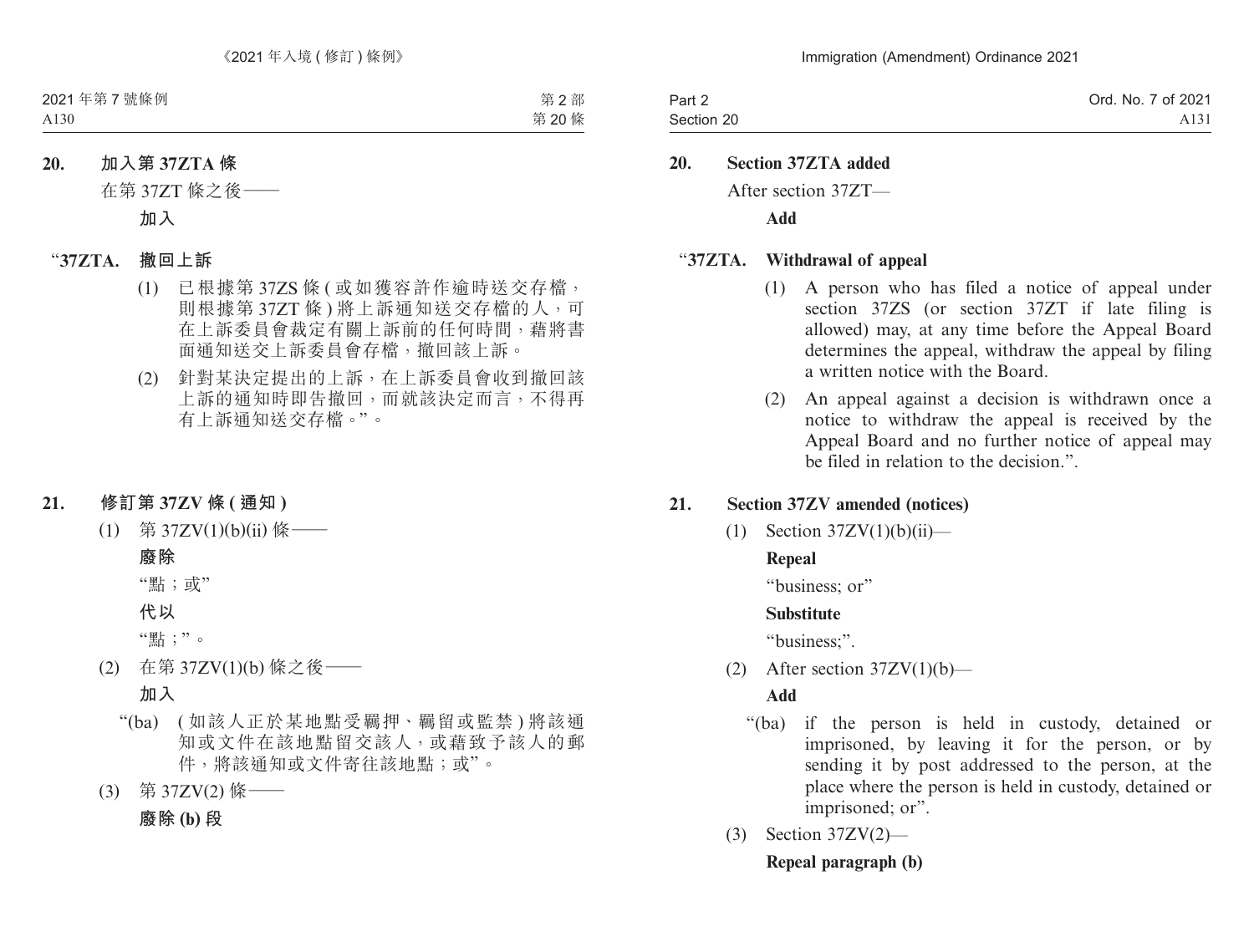| Part 2     | Ord. No. 7 of 2021 |
|------------|--------------------|
| Section 22 | A133               |

#### **Substitute**

"(b) if it is left at a place or an address, on the second working day after it was so left.".

### **22. Section 37ZZ amended (savings and transitional arrangements)**

(1) Section 37ZZ—

### **Renumber the section as section 37ZZ(1).**

(2) After section 37ZZ(1)—

**Add**

"(2) Schedule 5 provides for the savings and transitional arrangements that apply on, or relate to, the commencement of the Immigration (Amendment) Ordinance 2021 (7 of 2021).".

### **23. Section 38AA amended (prohibition of taking employment and establishing business, etc.)**

(1) Section  $38AA(1)(a)$ —

**Repeal**  $\alpha_{\rm O}$ ".

(2) Section 38AA(1)(b)—

**Repeal the comma Substitute a semicolon.**

(3) After section  $38AA(1)(b)$ —

**Add**

"(c) who, having been given permission to land in Hong Kong under section 11(1), remains in Hong Kong in breach of the limit of stay imposed under section 11(2) in relation to the permission; or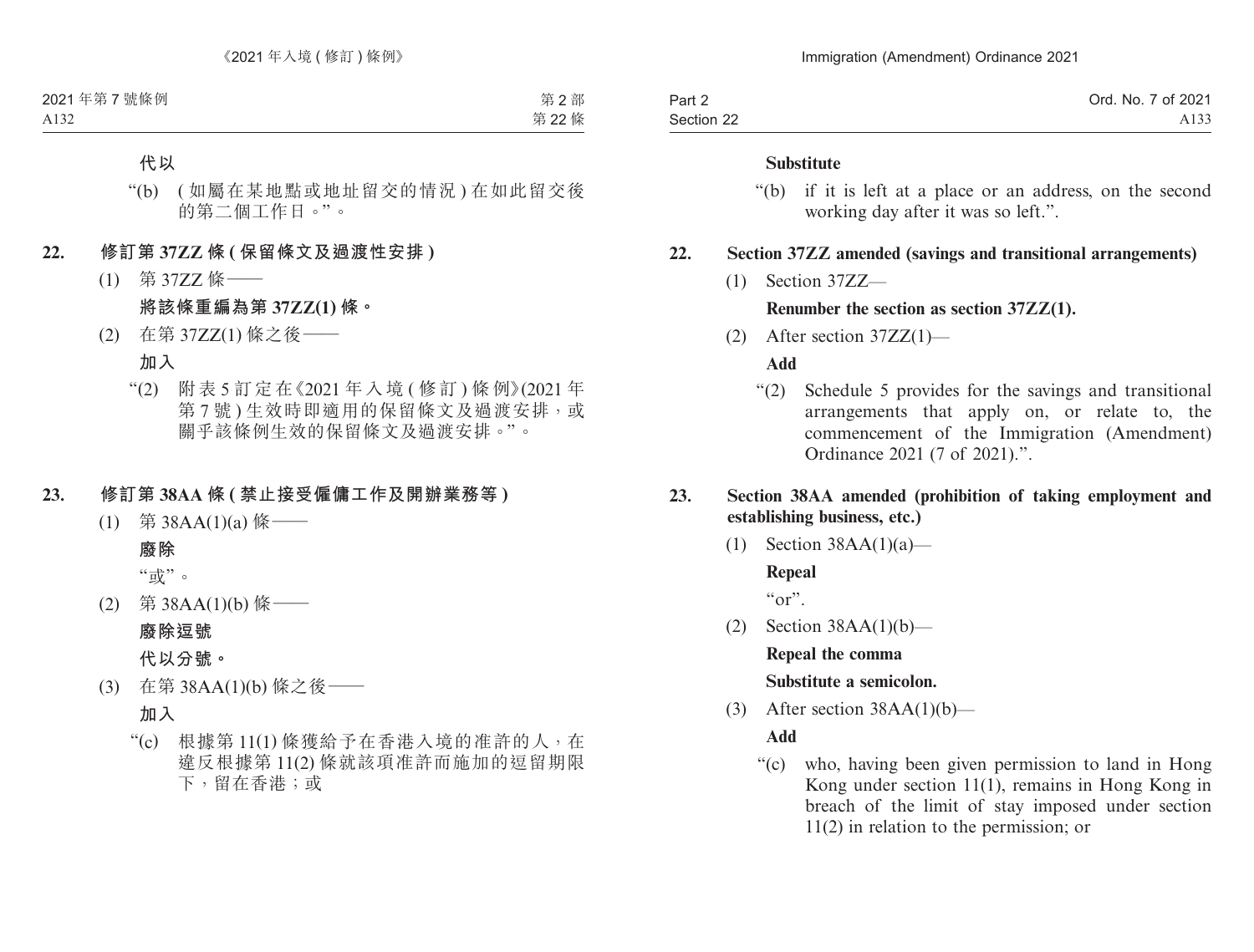| Part 2     | Ord. No. 7 of 2021 |
|------------|--------------------|
| Section 24 | A <sub>135</sub>   |

(d) who was refused permission to land in Hong Kong under section 11(1),".

## **24. Section 40 amended (aircraft passengers arriving without valid travel document)**

Section 40—

**Repeal**  $(3)$ **Substitute**  $``6"$ .

- **25. Schedule 1A amended (Torture Claims Appeal Board)**
	- (1) Schedule 1A, section 1(1), definition of *member*—

**Repeal the full stop**

**Substitute a semicolon.**

(2) Schedule 1A, section 1(1)—

#### **Add in alphabetical order**

"*claimant* (聲請人)—

- (a) in relation to an appeal made under section 37ZR, means the person who has lodged the appeal; and
- (b) in relation to an application for a revocation decision under section 37ZM, means the person who has been served with a notice of application under subsection (4) of the section;
- *notice of hearing* (聆訊通知) means a notice of the date, time and place of a hearing served under section 13 of this Schedule.".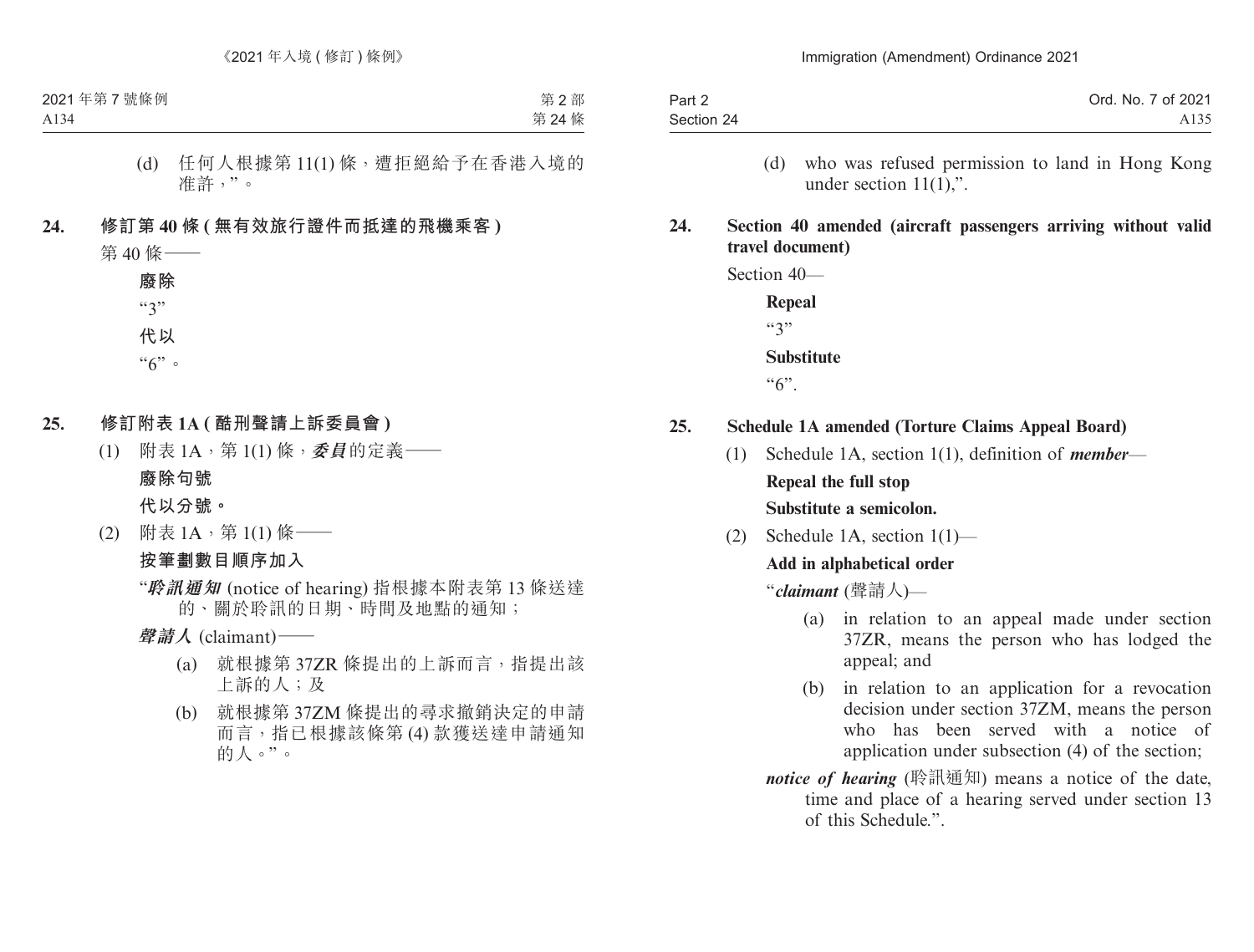| Part 2     | Ord. No. 7 of 2021 |
|------------|--------------------|
| Section 25 | A137               |

(3) Schedule 1A, after section 5— **Add**

### "**5A. Delegation by Chairperson**

- (1) The Chairperson may delegate to a Deputy Chairperson any of the Chairperson's powers and functions under the following provisions—
	- (a) section 6 of this Schedule;
	- (b) section 7 of this Schedule;
	- (c) section 16 of this Schedule (but only in so far as it relates to giving directions in a particular case).
- (2) A delegation may be subject to any terms and conditions that the Chairperson considers appropriate.
- (3) The Chairperson may revoke a delegation.".
- (4) Schedule 1A, section 6—

### **Repeal subsection (3)**

# **Substitute**

- "(3) In exercising the power under subsection (2), the Chairperson must nominate one of the 3 members to be the presiding member.".
- (5) Schedule 1A, section 9(1)—

# **Repeal**

"person who has lodged the appeal"

# **Substitute**

"claimant".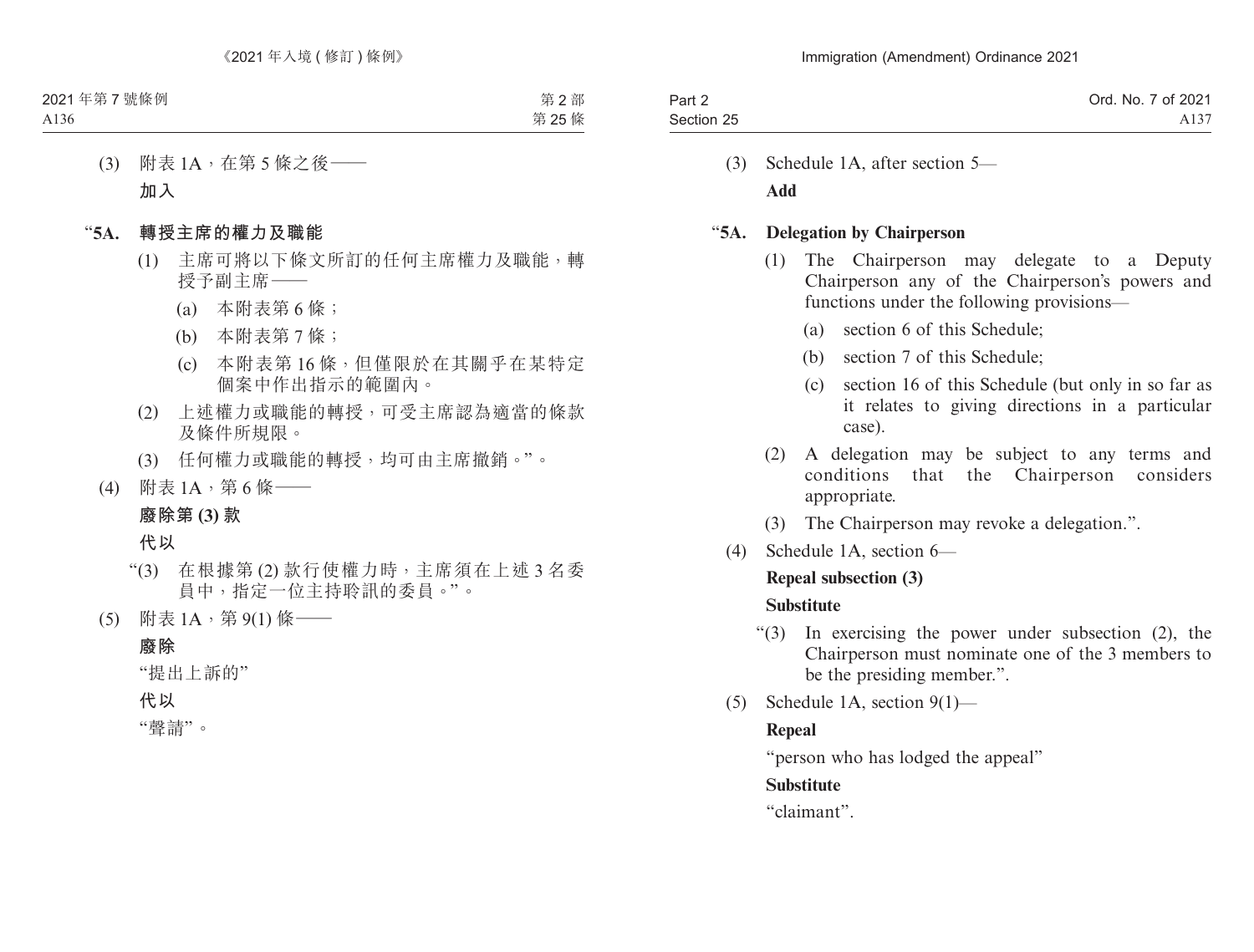| Part 2<br>Section 25 |                                       | Ord. No. 7 of 2021<br>A139 |
|----------------------|---------------------------------------|----------------------------|
| (6)                  | Schedule 1A, section $9(1)(c)$ —      |                            |
|                      | <b>Repeal</b>                         |                            |
|                      | "person who made the claim"           |                            |
|                      | <b>Substitute</b>                     |                            |
|                      | "claimant".                           |                            |
| (7)                  | Schedule 1A, section $9(1)(c)(ii)$ —  |                            |
|                      | <b>Repeal</b>                         |                            |
|                      | "person"                              |                            |
|                      | <b>Substitute</b>                     |                            |
|                      | "claimant".                           |                            |
| (8)                  | Schedule 1A, section $9(1)(c)(iii)$ — |                            |
|                      | <b>Repeal</b>                         |                            |
|                      | "person's"                            |                            |
|                      | <b>Substitute</b>                     |                            |
|                      | "claimant's".                         |                            |
| (9)                  | Schedule 1A, section $9(1)(c)(iv)$ —  |                            |
|                      | <b>Repeal</b>                         |                            |
|                      | "person"                              |                            |
|                      | <b>Substitute</b>                     |                            |
|                      | "claimant".                           |                            |
| (10)                 | Schedule 1A, section $9(1)(d)$ —      |                            |
|                      | <b>Repeal</b>                         |                            |
|                      | "a person's"                          |                            |
|                      | <b>Substitute</b>                     |                            |
|                      | "the claimant's".                     |                            |
|                      |                                       |                            |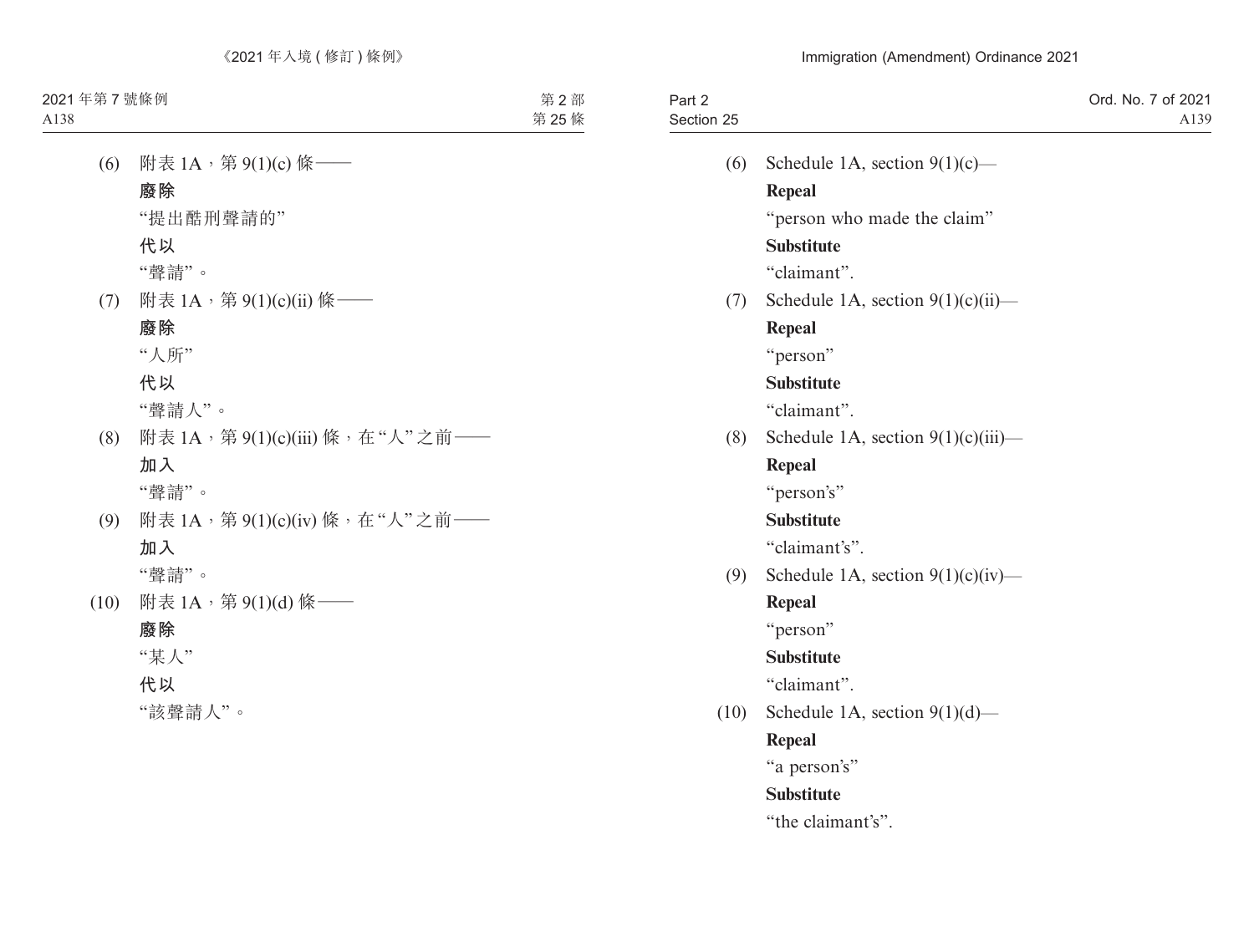| Part 2     | Ord. No. 7 of 2021 |
|------------|--------------------|
| Section 25 | A <sub>141</sub>   |
|            |                    |

(11) Schedule 1A, section  $9(1)(d)(i)$ —

**Repeal**

"person"

# **Substitute**

"claimant".

 $(12)$  Schedule 1A, section  $9(1)(d)(ii)$ —

# **Repeal**

"person"

# **Substitute**

"claimant".

(13) Schedule 1A, section 11(2)—

# **Repeal paragraphs (a) and (b) Substitute**

- "(a) the Appeal Board may direct a claimant to address the Board in a language that the Board reasonably considers the claimant is able to understand and communicate in;
- (b) the Appeal Board may direct a witness in proceedings before the Board to testify in a language that the Board reasonably considers the witness is able to understand and communicate in; and".
- (14) Schedule 1A—

# **Renumber section 13 as section 13(1).**

(15) Schedule 1A, after section 13(1)— **Add**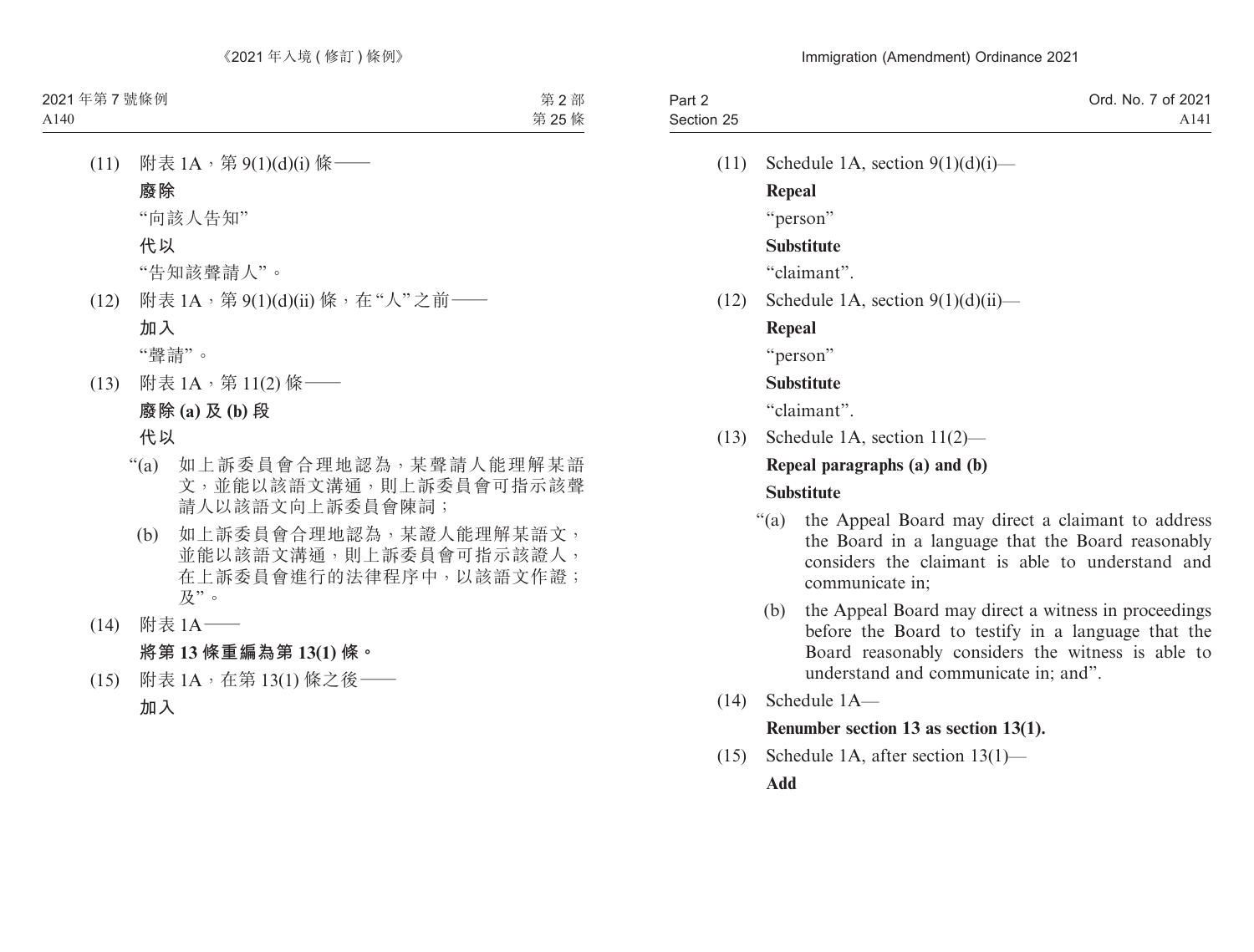| Part 2     | Ord. No. 7 of 2021 |
|------------|--------------------|
| Section 25 | A143               |

- "(2) Despite subsection (1), the Appeal Board may give less than 28 days' notice to the parties if it considers appropriate to do so in a particular case, but in any event the notice period must not be less than 7 days.
- (3) To avoid doubt, this section does not apply to—
	- (a) a hearing that is rescheduled under section 15(5) of this Schedule; or
	- (b) a further hearing of an appeal.".
- (16) Schedule 1A, after section 13— **Add**

### "**13A. Director's attendance at hearing**

- (1) The Director need not attend a hearing unless required to do so by a notice of hearing.
- (2) If, having regard to the particular circumstances of an appeal, the Appeal Board considers that the Director's attendance at the hearing of the appeal is necessary, the Board may, by the notice of hearing, require the Director to attend the hearing.
- (3) The Director may also attend a hearing on the Director's own initiative.
- (4) If the Director intends to attend a hearing on the Director's own initiative, the Director must notify the Appeal Board and the claimant in writing as soon as practicable of the intention.".
- (17) Schedule 1A, section 14, heading—

### **Repeal**

"**before hearing**".

(18) Schedule 1A, section 14(1)— **Repeal**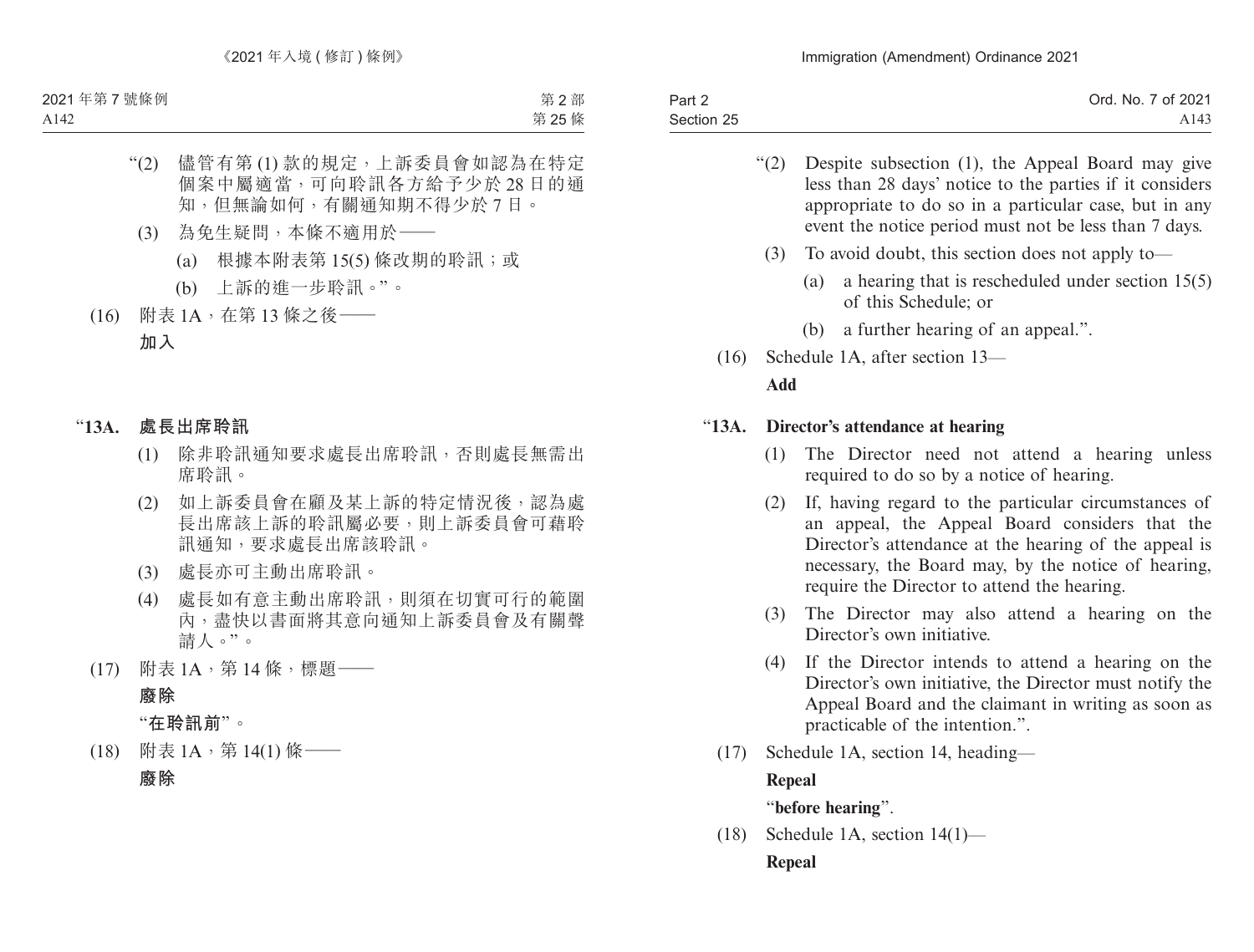| Part 2     | Ord. No. 7 of 2021 |
|------------|--------------------|
| Section 25 | A145               |

everything after "receiving"

### **Substitute**

"a notice of hearing, serve on the Appeal Board, with a copy to the claimant, a bundle of all the documents relating to the torture claim concerned.".

(19) Schedule 1A, section 14(2)(a), after "hearing"—

### **Add**

"together with other information or evidence relating to the appeal that the Board considers necessary".

(20) Schedule 1A, after section 14(2)—

# **Add**

- "(3) The statements, information, evidence and list referred to in subsection (2) must be filed and served within the period specified by the Appeal Board.".
- (21) Schedule 1A—

**Repeal section 15 Substitute**

### "**15. Claimant's absence from hearing**

- (1) If a claimant does not attend a hearing in person, irrespective of whether the claimant is represented at the hearing by a legal representative, the Appeal Board may hear the appeal in the absence of the claimant.
- (2) If a claimant referred to in subsection (1) wishes the Appeal Board to fix another hearing date for the appeal, the claimant must, within 3 working days after the date of the hearing, submit a written request to the Appeal Board to fix another hearing date.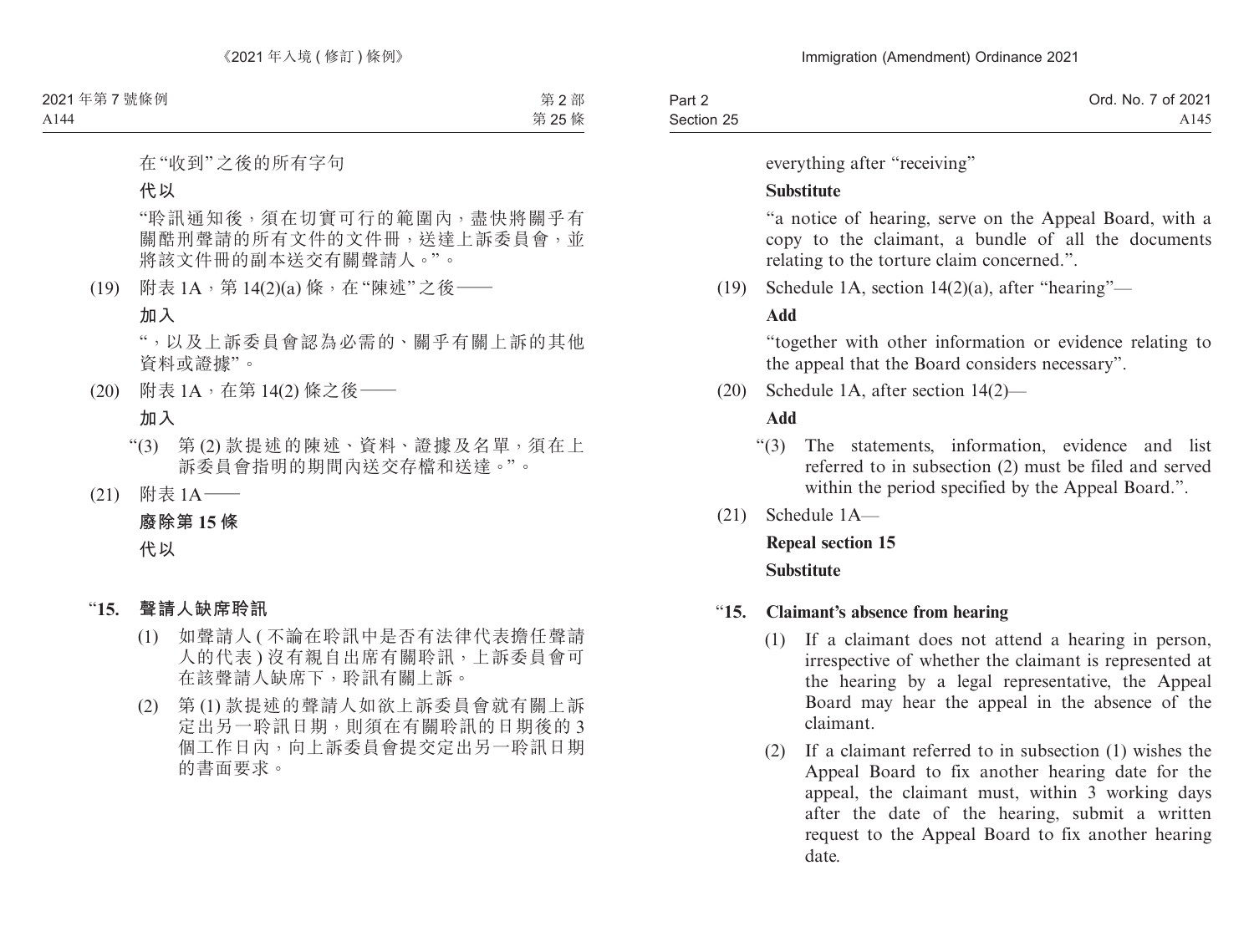| Part 2     | Ord. No. 7 of 2021 |
|------------|--------------------|
| Section 25 | A147               |

- (3) The request must contain a written explanation of the claimant's absence from the hearing together with all available evidence supporting the explanation.
- (4) The Appeal Board must proceed to determine the appeal by making a decision under section 23(1) of this Schedule if—
	- (a) no request is made under subsection (2); or
	- (b) where a request is made under subsection (2), the Board is not satisfied, on the basis of the written explanation and supporting evidence submitted with the request, that the claimant—
		- (i) had exercised all due diligence to attend the hearing; but
		- (ii) was absent from the hearing because of circumstances beyond the claimant's control.
- (5) The Appeal Board may fix another date, time and place for hearing the appeal if the Board is satisfied, on the basis of the written explanation and supporting evidence submitted with the request, that the claimant—
	- (a) had exercised all due diligence to attend the hearing; but
	- (b) was absent from the hearing because of circumstances beyond the claimant's control.".
- (22) Schedule 1A, section 18(2)(a), after "made;"—

**Add**

 $``\text{or}"$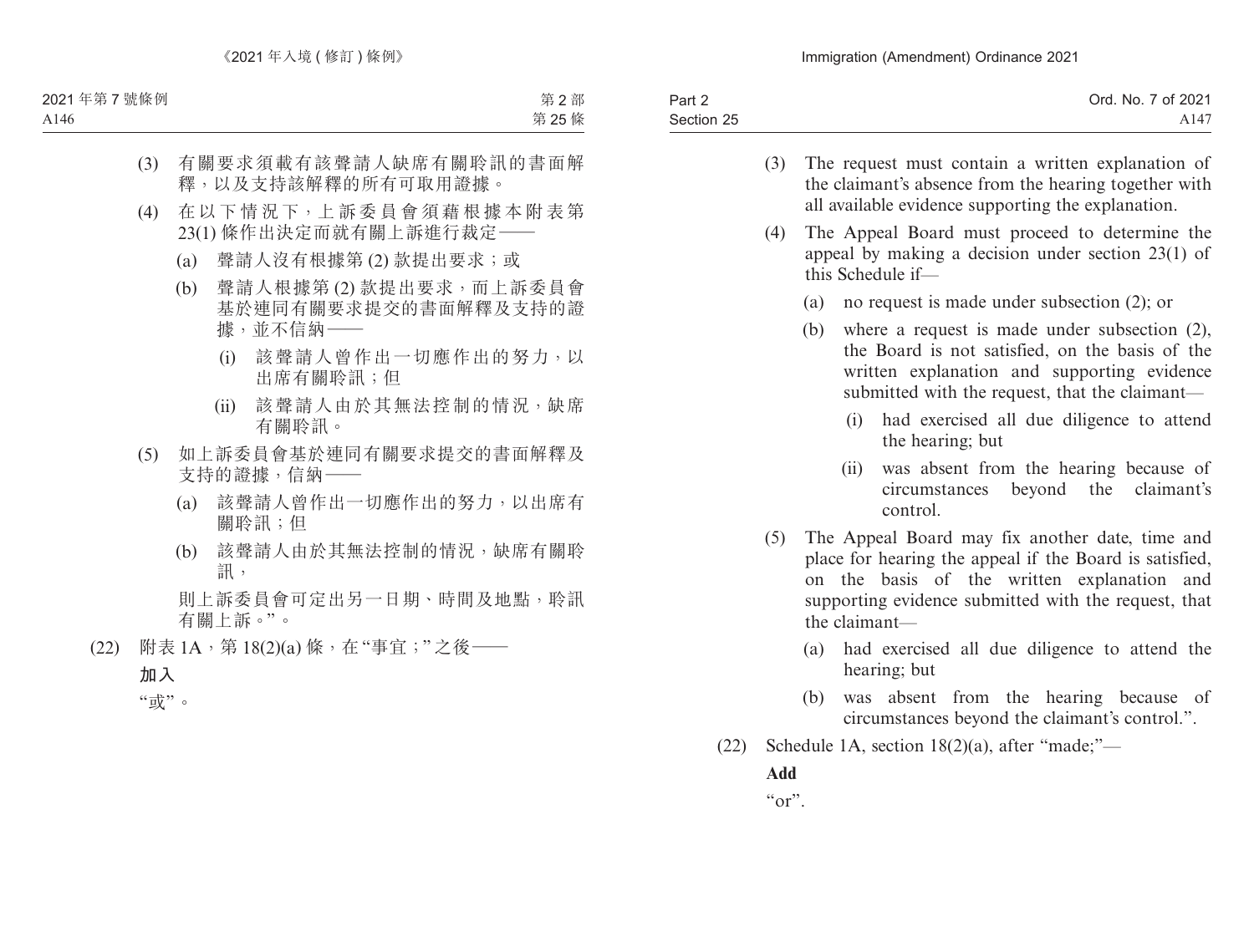| Part 2     | Ord. No. 7 of 2021 |
|------------|--------------------|
| Section 25 | A149               |

(23) Schedule 1A, section 18(2)— **Repeal paragraph (b)**

# **Substitute**

- "(b) the evidence relates to matters that occurred before the decision being appealed against was made, and the claimant provides sufficient evidence in writing to satisfy the Board that the claimant—
	- (i) had exercised all due diligence to provide the evidence to an immigration officer before the decision was made; but
	- (ii) failed to provide the evidence to an immigration officer before the decision was made because of circumstances beyond the claimant's control.".
- (24) Schedule 1A, section 18(2)— **Repeal paragraph (c).**
- (25) Schedule 1A, section 19—

# **Repeal subsections (1) and (2)**

# **Substitute**

- "(1) A claimant who wishes to present any evidence under section 18(2) of this Schedule at a hearing must within 7 days after filing a notice of appeal under section 37ZS (or section 37ZT if late filing is allowed)—
	- (a) file with the Appeal Board a written notice to that effect; and
	- (b) serve a copy of the notice on the Director.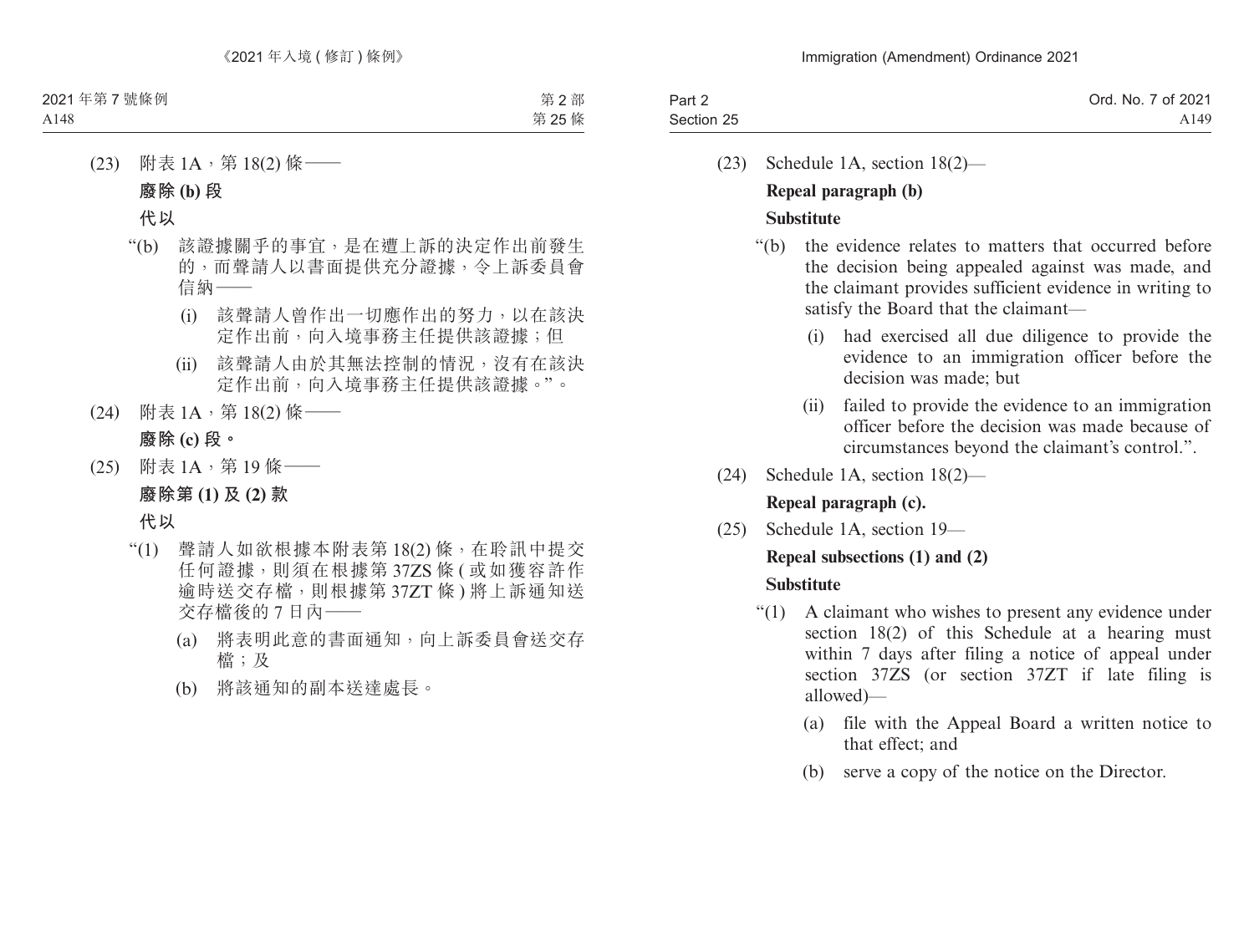- (2) The written notice must—
	- (a) indicate the nature of the evidence; and
	- (b) explain how the evidence supports the torture claim.
- (3) If the evidence falls within the description in section 18(2)(b) of this Schedule, the written notice must also—
	- (a) state the circumstances leading to the failure referred to in that section;
	- (b) explain how, and to what extent, the circumstances led to the failure;
	- (c) state the steps that the claimant had taken with a view to providing the evidence to an immigration officer before the decision being appealed against was made and, in particular, the steps taken to deal with the circumstances; and
	- (d) be accompanied by all available evidence relied on in support of the claimant's case.
- (4) A written notice filed after the expiry of the period specified in subsection (1) may not be accepted by the Appeal Board unless the claimant provides sufficient evidence in writing to satisfy the Board that the claimant—
	- (a) had exercised all due diligence to file the notice before the expiry of the period; but
	- (b) failed to file the notice before the expiry of the period because of circumstances beyond the claimant's control.".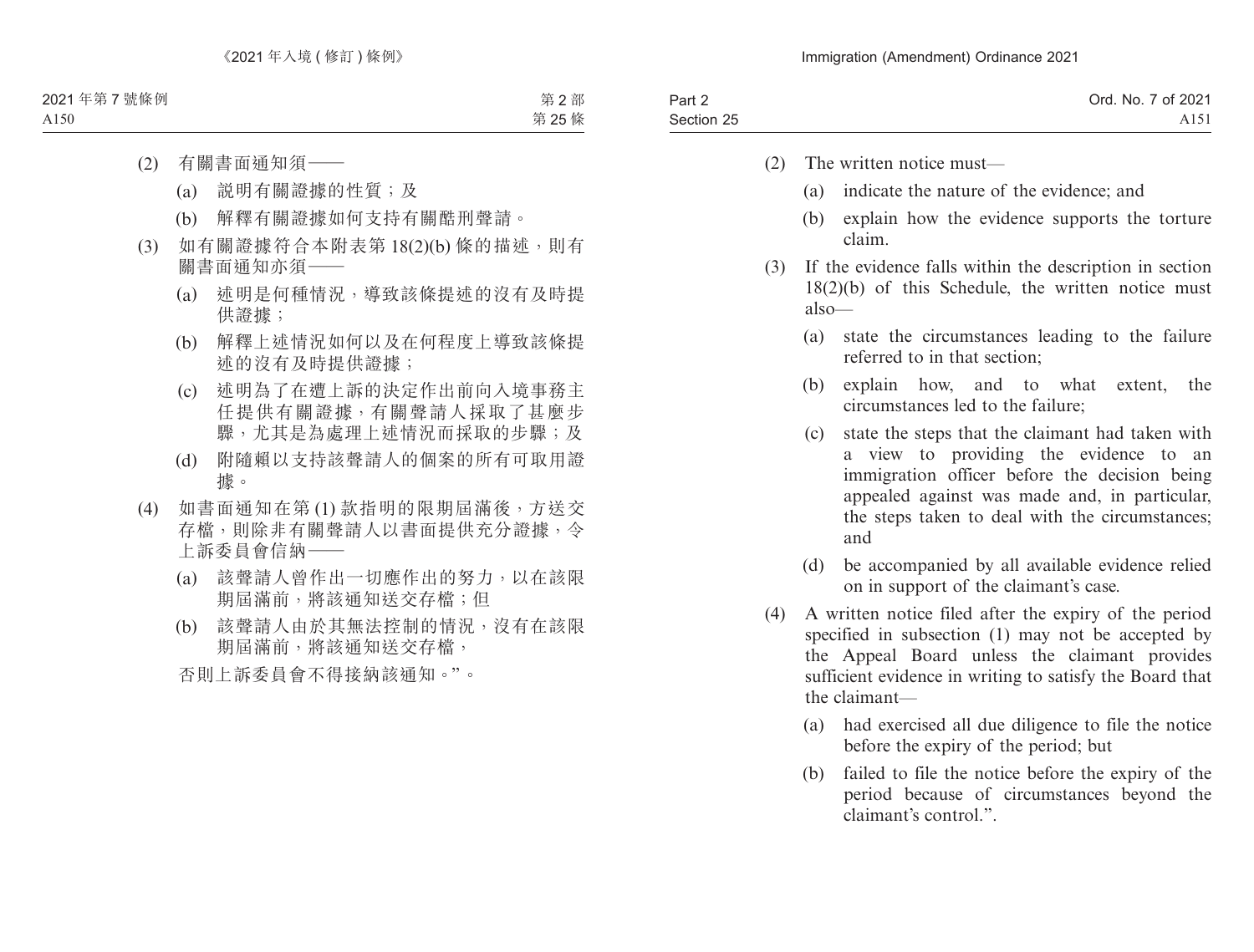| Part 2     | Ord. No. 7 of 2021 |
|------------|--------------------|
| Section 26 | A <sub>153</sub>   |

#### **26. Schedule 5 added**

After Schedule 4—

**Add**

# "**Schedule 5**

[s. 37ZZ]

# **Savings and Transitional Provisions in respect of Immigration (Amendment) Ordinance 2021**

#### **1. Interpretation**

- (1) In this Schedule—
- *Amendment Ordinance* (《修訂條例》) means the Immigration (Amendment) Ordinance 2021 (7 of 2021);
- *appeal period* (上訴期) means the period specified in section 37ZS(1) of the pre-amended Ordinance for filing a notice of appeal with the Appeal Board;
- *commencement date* (生效日期) means the date on which the Amendment Ordinance comes into operation;
- *notice of appeal* (上訴通知) means a notice of appeal under section 37ZS(1) of the pre-amended Ordinance;
- *pre-amended Ordinance* (《原有條例》) means this Ordinance as in force immediately before the commencement date;
- *withdrawn torture claim* (已撤回的酷刑聲請) means a torture claim that is—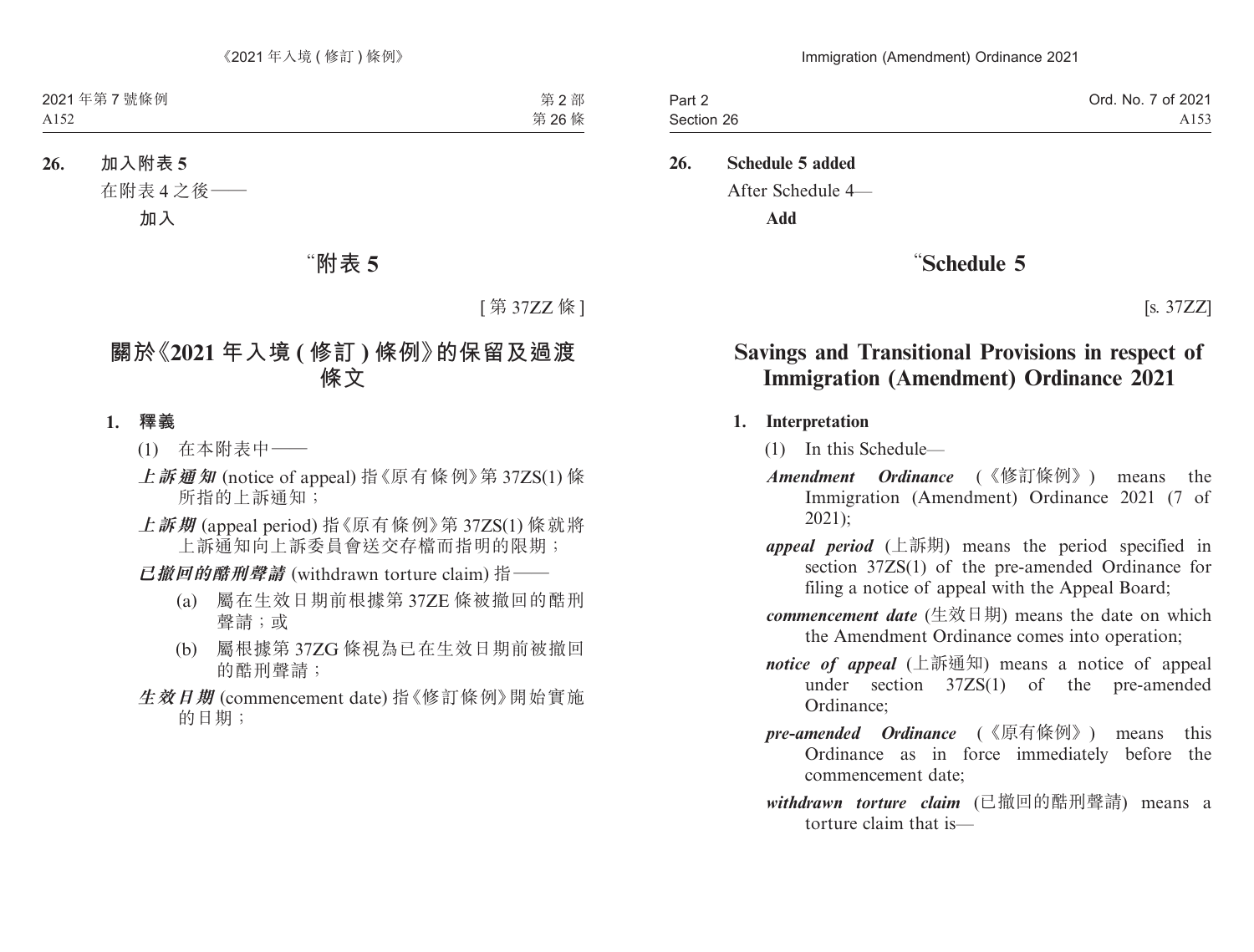| Part 2     | Ord. No. 7 of 2021 |
|------------|--------------------|
| Section 26 | A <sub>155</sub>   |
|            |                    |

- (a) withdrawn under section 37ZE before the commencement date; or
- (b) treated as withdrawn under section 37ZG before the commencement date.
- (2) An expression used in this Schedule has the same meaning as in Part VIIC.

### **2. Amended Ordinance applies to torture claim under preamended Ordinance**

Except as provided in this Schedule, on and after the commencement date, this Ordinance as amended by the Amendment Ordinance applies in relation to a torture claim made under the pre-amended Ordinance.

# **3. Torture claim in relation to which appeal is pending**

- (1) This section applies if, in relation to a torture claim, other than a torture claim referred to in section 4, 5, 6, 7, 8 or 9 of this Schedule, an appeal under section 37ZR of the pre-amended Ordinance is pending as at the commencement date.
- (2) The pre-amended Ordinance continues to apply in relation to the torture claim until the date on which the appeal is disposed of or withdrawn.

### **4. Torture claim in relation to which decision is pending**

- (1) This section applies if a decision on a torture claim, other than a torture claim referred to in section 7, 8 or 9 of this Schedule, is pending under section 37ZI(1) of the pre-amended Ordinance as at the commencement date.
- (2) Subject to this section, the pre-amended Ordinance continues to apply in relation to the torture claim.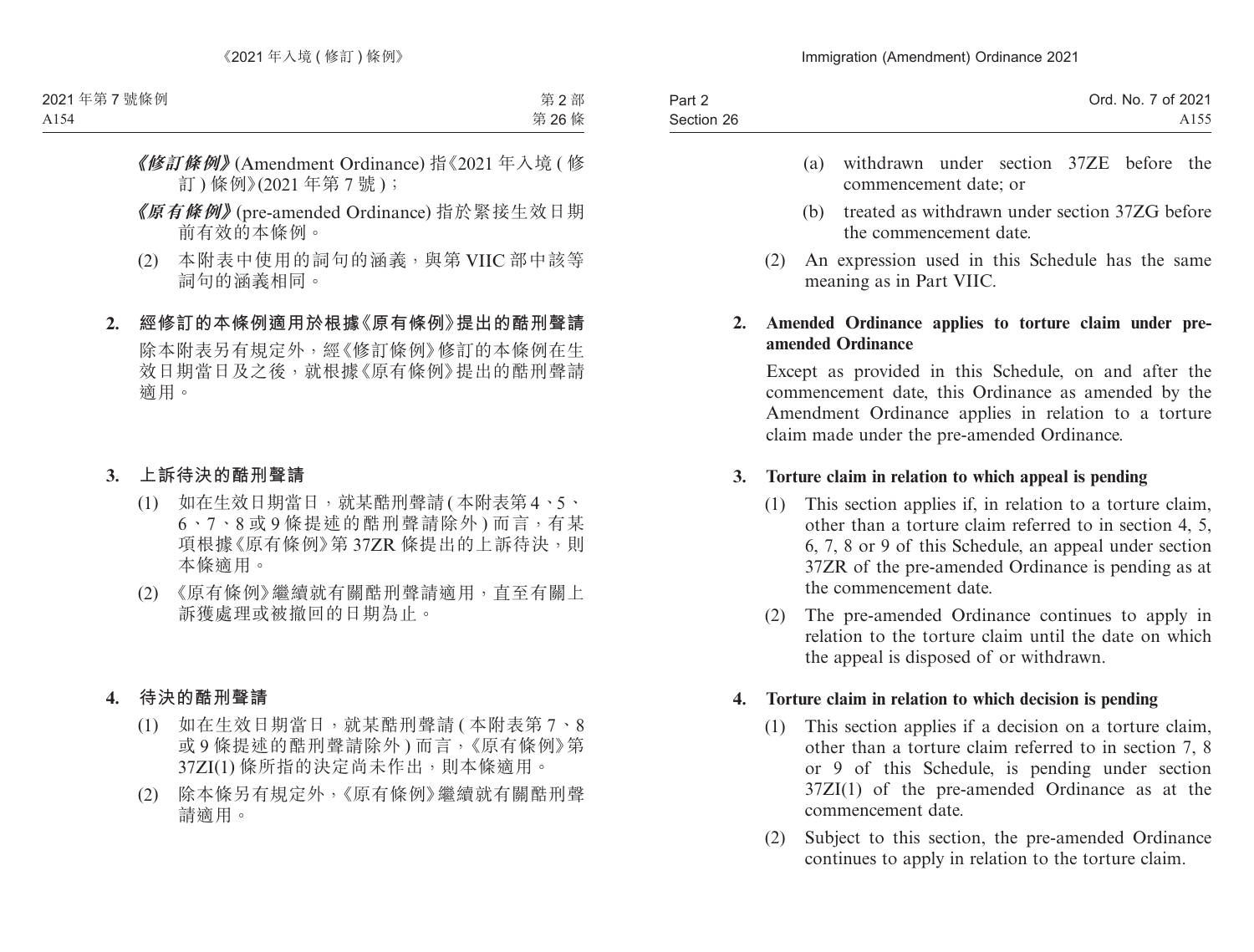Part 2 Section 26 Ord. No. 7 of 2021 A157

- (3) If the torture claim is accepted as substantiated by an immigration officer by a decision under section  $37ZI(1)(a)$  of the pre-amended Ordinance, the preamended Ordinance applies until the date of the decision.
- (4) If the torture claim is rejected by an immigration officer by a decision under section 37ZI(1)(b) of the pre-amended Ordinance—
	- (a) where no notice of appeal against the decision is filed within the appeal period—the preamended Ordinance applies until the date of expiry of the period; or
	- (b) where a notice of appeal against the decision is filed within the appeal period—the pre-amended Ordinance applies until the date on which the appeal is disposed of or withdrawn.
- (5) If the torture claim is withdrawn under section 37ZE(1) of the pre-amended Ordinance before a decision is made by an immigration officer under section 37ZI(1) of the pre-amended Ordinance, the pre-amended Ordinance applies until the date on which the written notice to withdraw is received by an immigration officer.
- (6) If the torture claim is treated as withdrawn under section 37ZF(1) or (3) of the pre-amended Ordinance before a decision is made by an immigration officer under section 37ZI(1) of the pre-amended Ordinance, the pre-amended Ordinance applies until the date on which the claimant or the person who has given notice to withdraw the torture claim leaves Hong Kong.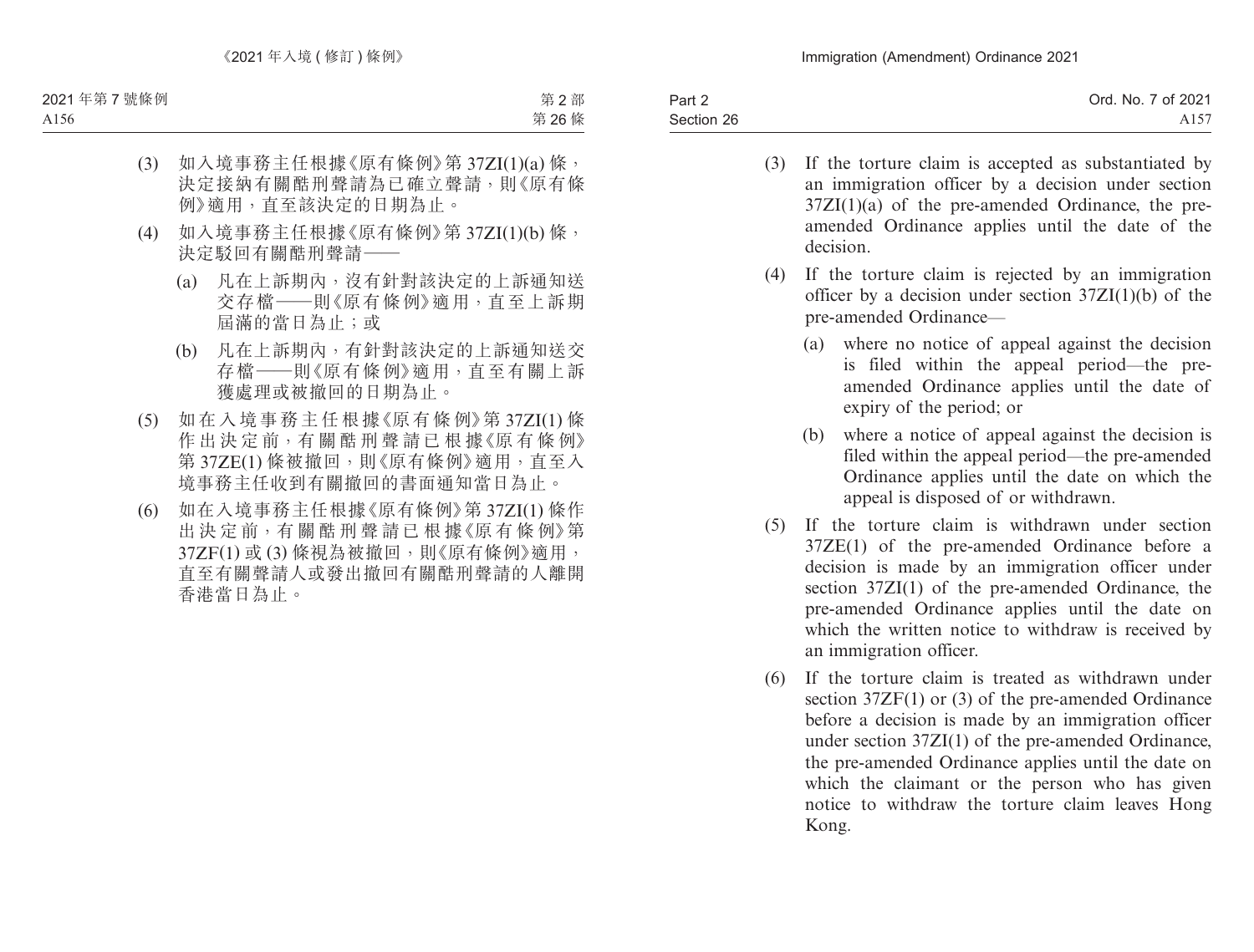Part 2 Section 26

(7) If the torture claim is treated as withdrawn under section 37ZG(1) of the pre-amended Ordinance before a decision is made by an immigration officer under section 37ZI(1) of the pre-amended Ordinance, the pre-amended Ordinance applies until the date of expiry of the period within which a completed torture claim form in respect of the torture claim is to be returned under section 37Y(2) of the preamended Ordinance.

## **5. Torture claim rejected or subject to revocation decision: appeal period expires on or after commencement date**

- (1) This section applies if—
	- (a) a decision was made by an immigration officer under section  $37ZI(1)(b)$  or  $37ZL(1)$  of the preamended Ordinance in relation to a torture claim; and
	- (b) in relation to the decision, the appeal period expires on or after the commencement date.
- (2) Subject to this section, the pre-amended Ordinance continues to apply in relation to the torture claim.
- (3) If no notice of appeal against the decision is filed within the appeal period, the pre-amended Ordinance applies until the date of expiry of the period.
- (4) If a notice of appeal against the decision is filed within the appeal period, the pre-amended Ordinance applies until the date on which the appeal is disposed of or withdrawn.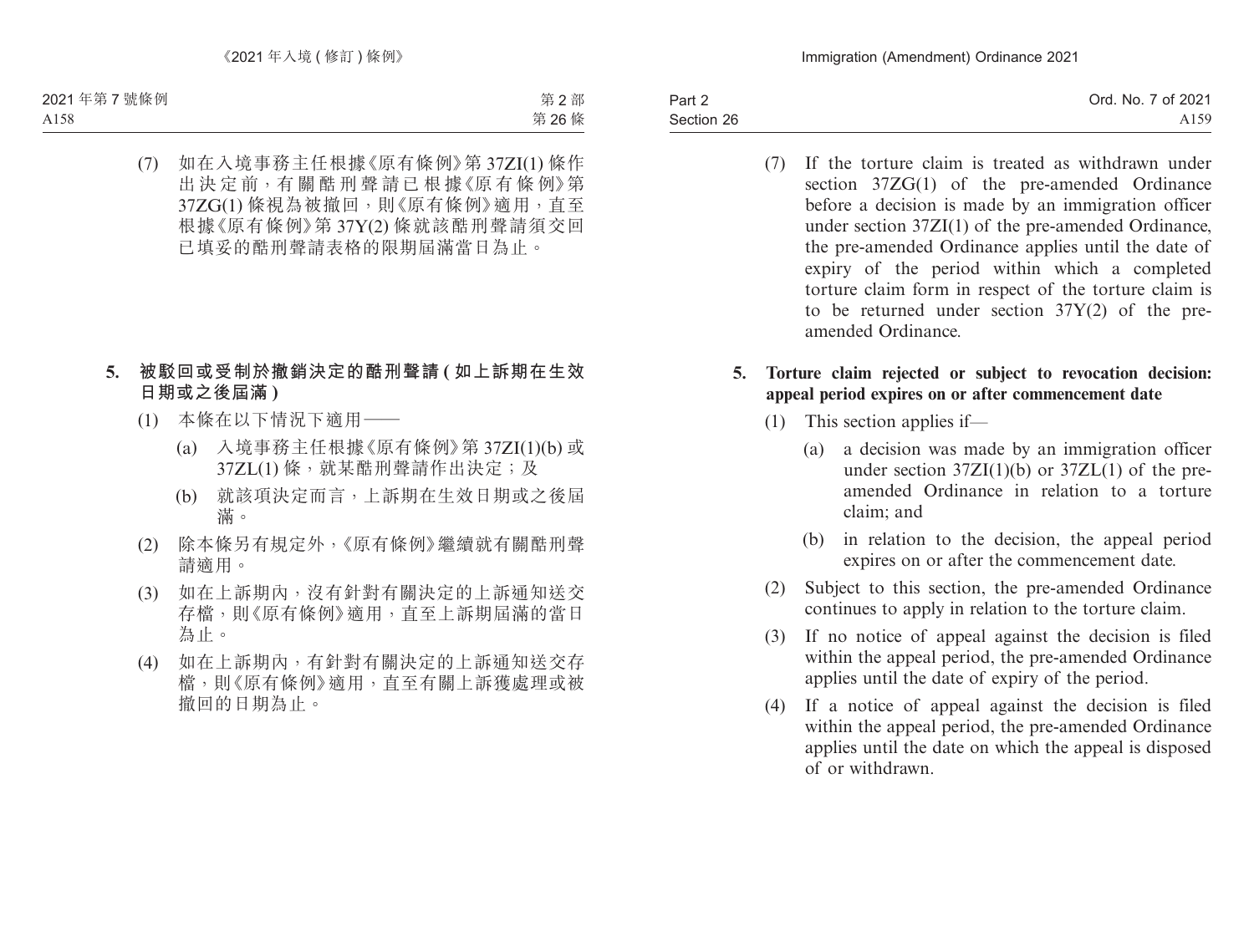| Part 2     | Ord. No. 7 of 2021 |
|------------|--------------------|
| Section 26 | A <sub>161</sub>   |

- **6. Torture claim rejected or subject to revocation decision: application for late filing of notice of appeal pending**
	- (1) This section applies if—
		- (a) a decision was made by an immigration officer under section  $37ZI(1)(b)$  or  $37ZL(1)$  of the preamended Ordinance in relation to a torture claim; and
		- (b) an application for late filing of a notice of appeal against the decision under section 37ZT(1) of the pre-amended Ordinance is pending as at the commencement date.
	- (2) Subject to this section, the pre-amended Ordinance continues to apply in relation to the torture claim.
	- (3) If late filing is allowed, the pre-amended Ordinance applies until the date on which the appeal is disposed of or withdrawn.
	- (4) If late filing is not allowed, the pre-amended Ordinance applies until the date on which a written notice under section 37ZT(4) of the pre-amended Ordinance is given to the person filing the notice of appeal.

### **7. Withdrawn torture claim pending decision as to re-opening**

- (1) This section applies if a decision as to whether a withdrawn torture claim is to be re-opened is pending under section 37ZE(2) or 37ZG(3) of the preamended Ordinance as at the commencement date.
- (2) Subject to this section, the pre-amended Ordinance continues to apply in relation to the withdrawn torture claim.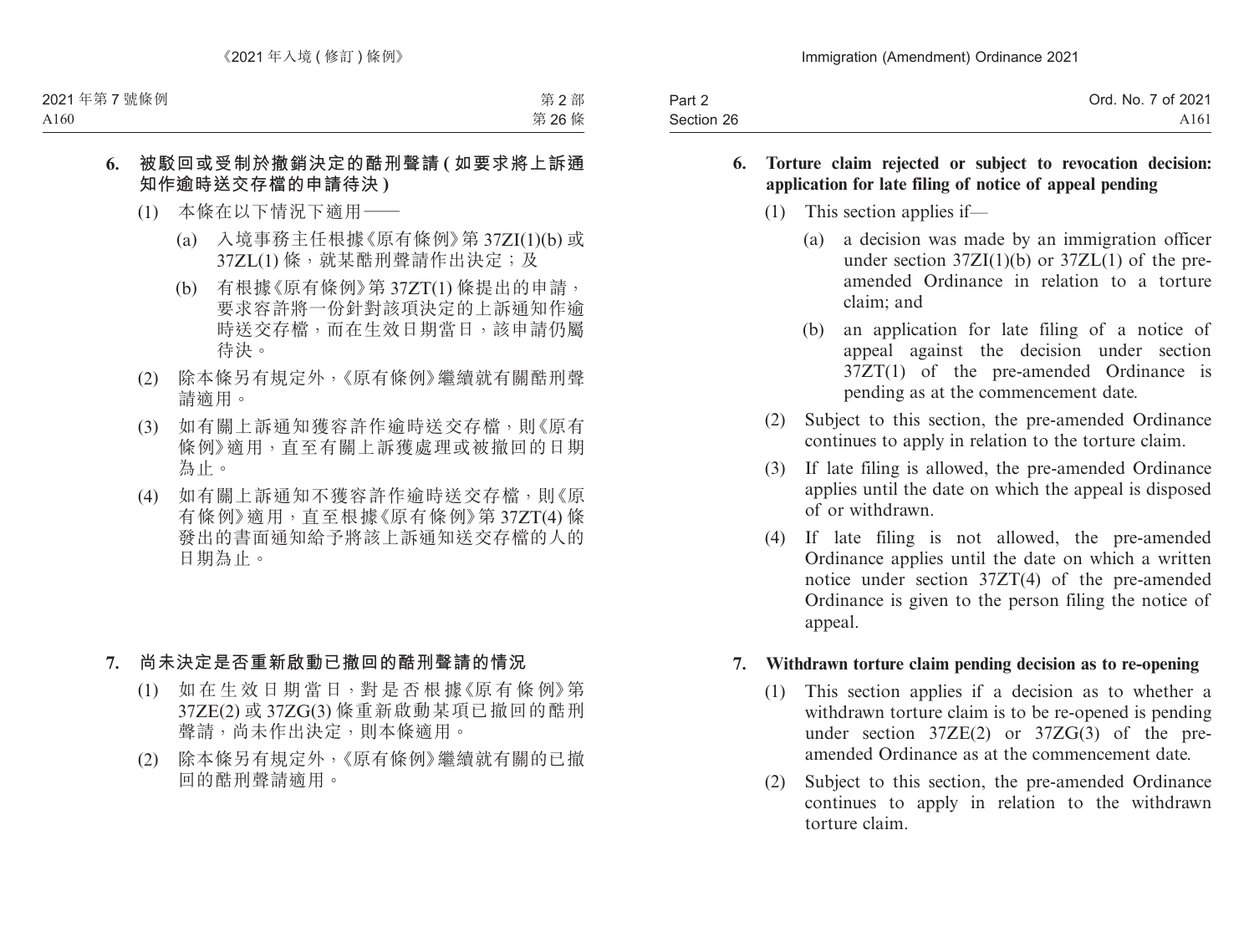| Part 2     | Ord. No. 7 of 2021 |
|------------|--------------------|
| Section 26 | A163               |

- (3) If the torture claim is re-opened and is accepted as substantiated by an immigration officer by a decision under section 37ZI(1)(a) of the pre-amended Ordinance, the pre-amended Ordinance applies until the date of the decision.
- (4) If the torture claim is re-opened and is rejected by an immigration officer by a decision under section  $37ZI(1)(b)$  of the pre-amended Ordinance—
	- (a) where no notice of appeal against the decision is filed within the appeal period—the preamended Ordinance applies until the date of expiry of the period; or
	- (b) where a notice of appeal against the decision is filed within the appeal period—the pre-amended Ordinance applies until the date on which the appeal is disposed of or withdrawn.
- (5) If an immigration officer makes a decision not to re-open the torture claim and no notice of appeal against the decision is filed within the appeal period, the pre-amended Ordinance applies until the date of expiry of the period.
- (6) If an immigration officer makes a decision not to re-open the torture claim and a notice of appeal against the decision is filed within the appeal period—
	- (a) where the Appeal Board reverses the decision and the claim is accepted as substantiated by an immigration officer by a decision under section  $37ZI(1)(a)$  of the pre-amended Ordinance—the pre-amended Ordinance applies until the date of the last-mentioned decision;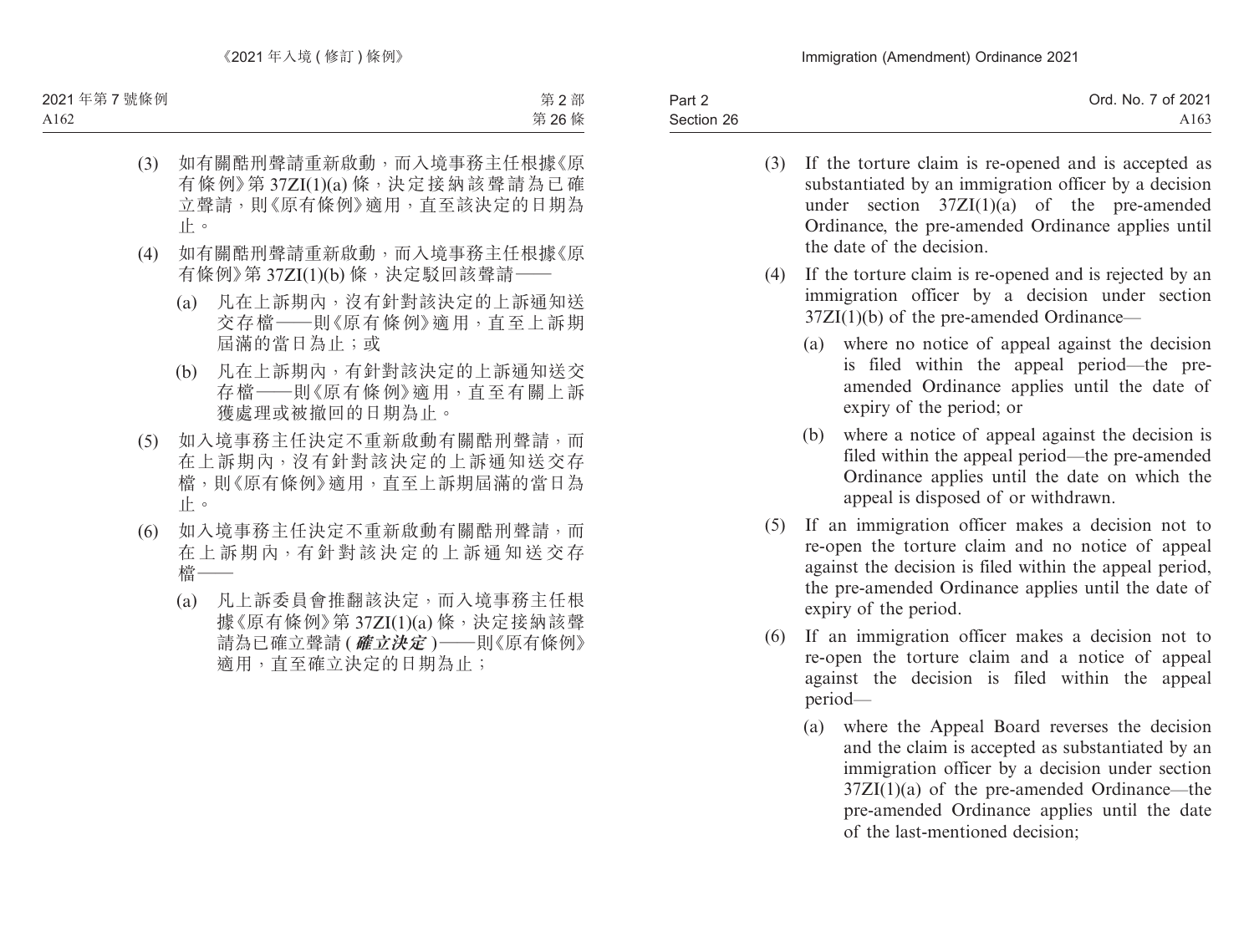| Part 2     | Ord. No. 7 of 2021 |
|------------|--------------------|
| Section 26 | A <sub>165</sub>   |

- (b) where the Appeal Board reverses the decision and the claim is rejected by an immigration officer by a decision under section  $37ZI(1)(b)$  of the pre-amended Ordinance (*rejection decision*)—
	- (i) if no notice of appeal against the rejection decision is filed within the appeal period the pre-amended Ordinance applies until the date of expiry of the period; or
	- (ii) if a notice of appeal against the rejection decision is filed within the appeal period the pre-amended Ordinance applies until the date on which the appeal is disposed of or withdrawn; or
- (c) where the Appeal Board confirms the decision the pre-amended Ordinance applies until the date on which the decision is confirmed.

### **8. Re-opening of withdrawn torture claim not allowed: appeal period expires on or after commencement date**

- (1) This section applies if—
	- (a) a decision not to re-open a withdrawn torture claim was made by an immigration officer under section 37ZE(2) or 37ZG(3) of the pre-amended Ordinance; and
	- (b) in relation to the decision, the appeal period expires on or after the commencement date.
- (2) Subject to this section, the pre-amended Ordinance continues to apply in relation to the withdrawn torture claim.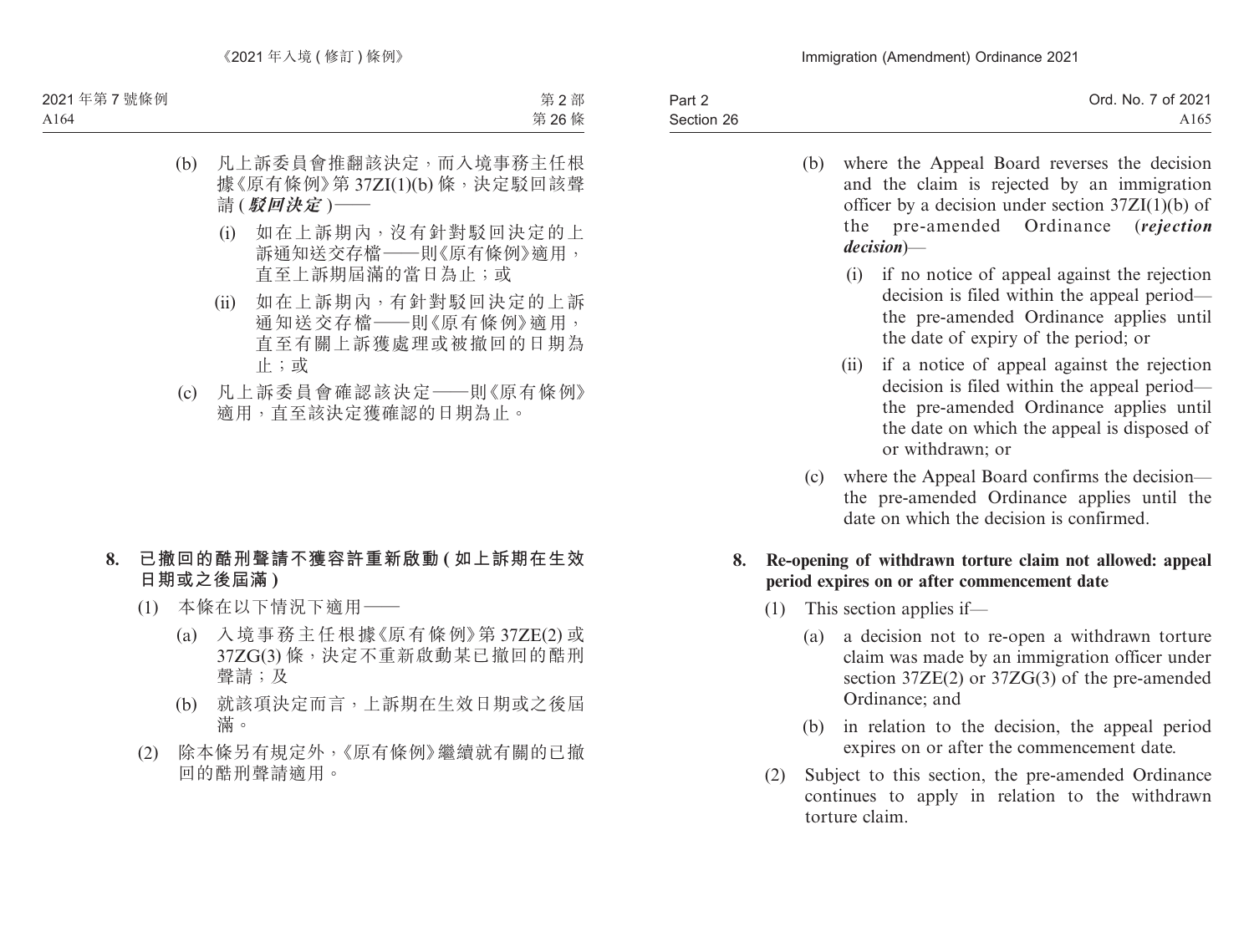| Part 2     | Ord. No. 7 of 2021 |
|------------|--------------------|
| Section 26 | A167               |

- (3) If no notice of appeal against the decision is filed within the appeal period, the pre-amended Ordinance applies until the date of expiry of the period.
- (4) If a notice of appeal against the decision is filed within the appeal period—
	- (a) where the Appeal Board reverses the decision and the torture claim is accepted as substantiated by an immigration officer by a decision under section  $37ZI(1)(a)$  of the preamended Ordinance—the pre-amended Ordinance applies until the date of the lastmentioned decision;
	- (b) where the Appeal Board reverses the decision and the torture claim is rejected by an immigration officer by a decision under section 37ZI(1)(b) of the pre-amended Ordinance (*rejection decision*)—
		- (i) if no notice of appeal against the rejection decision is filed within the appeal period the pre-amended Ordinance applies until the date of expiry of the period; or
		- (ii) if a notice of appeal against the rejection decision is filed within the appeal period the pre-amended Ordinance applies until the date on which the appeal is disposed of or withdrawn; or
	- (c) where the Appeal Board confirms the decision the pre-amended Ordinance applies until the date on which the decision is confirmed.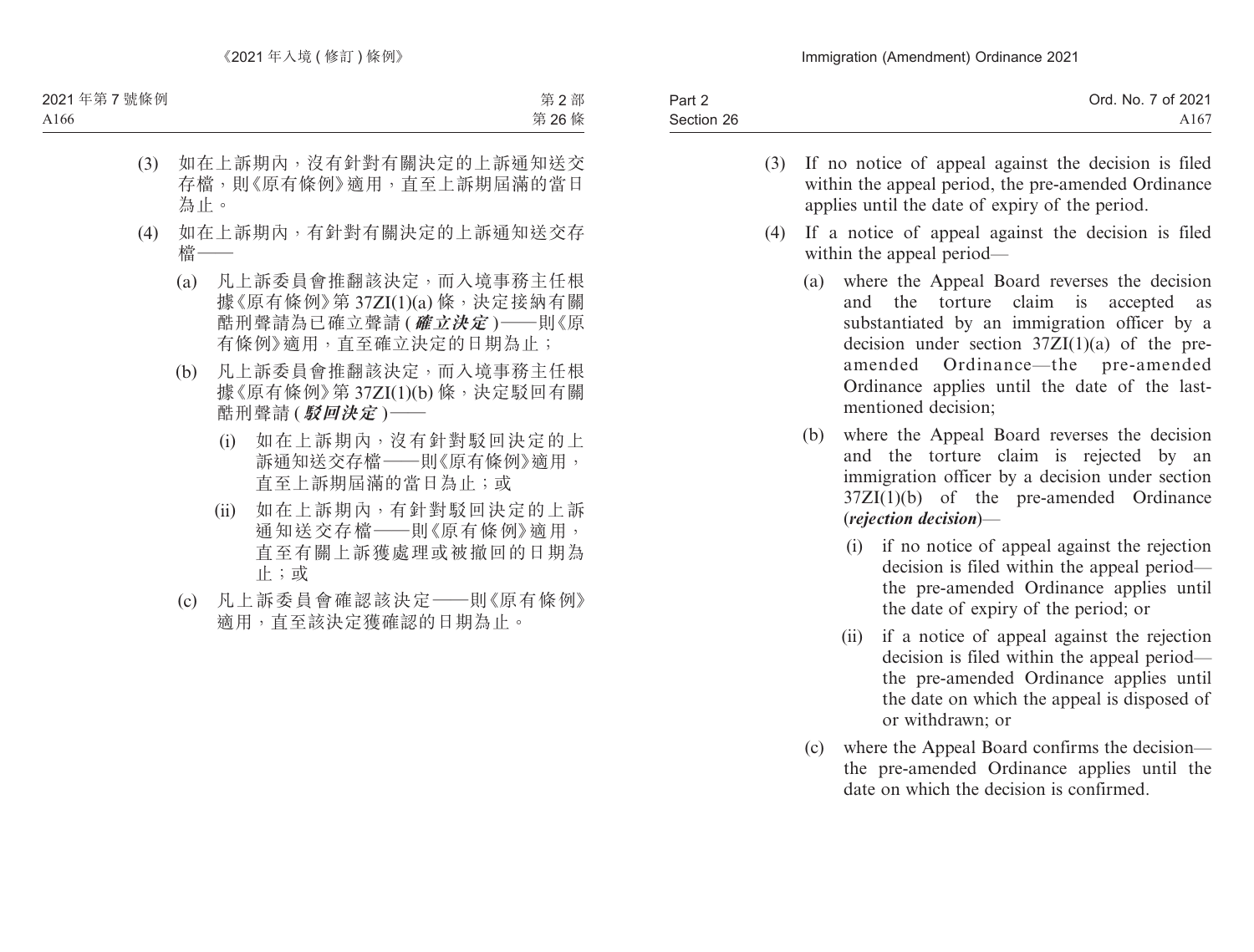| Part 2     | Ord. No. 7 of 2021 |
|------------|--------------------|
| Section 26 | A169               |

#### **9. Re-opening of withdrawn torture claim not allowed: application for late filing of notice of appeal pending**

- (1) This section applies if—
	- (a) a decision not to re-open a withdrawn torture claim was made by an immigration officer under section 37ZE(2) or 37ZG(3) of the pre-amended Ordinance; and
	- (b) an application for late filing of a notice of appeal against the decision under section 37ZT(1) of the pre-amended Ordinance is pending as at the commencement date.
- (2) Subject to this section, the pre-amended Ordinance continues to apply in relation to the withdrawn torture claim.
- (3) If late filing is allowed and the Appeal Board reverses the decision, and the torture claim is accepted as substantiated by an immigration officer by a decision under section  $37ZI(1)(a)$  of the pre-amended Ordinance, the pre-amended Ordinance applies until the date of the last-mentioned decision.
- (4) If late filing is allowed and the Appeal Board reverses the decision, and the torture claim is rejected by an immigration officer by a decision under section 37ZI(1)(b) of the pre-amended Ordinance (*rejection decision*)—
	- (a) where no notice of appeal against the rejection decision is filed within the appeal period—the pre-amended Ordinance applies until the date of expiry of the period; or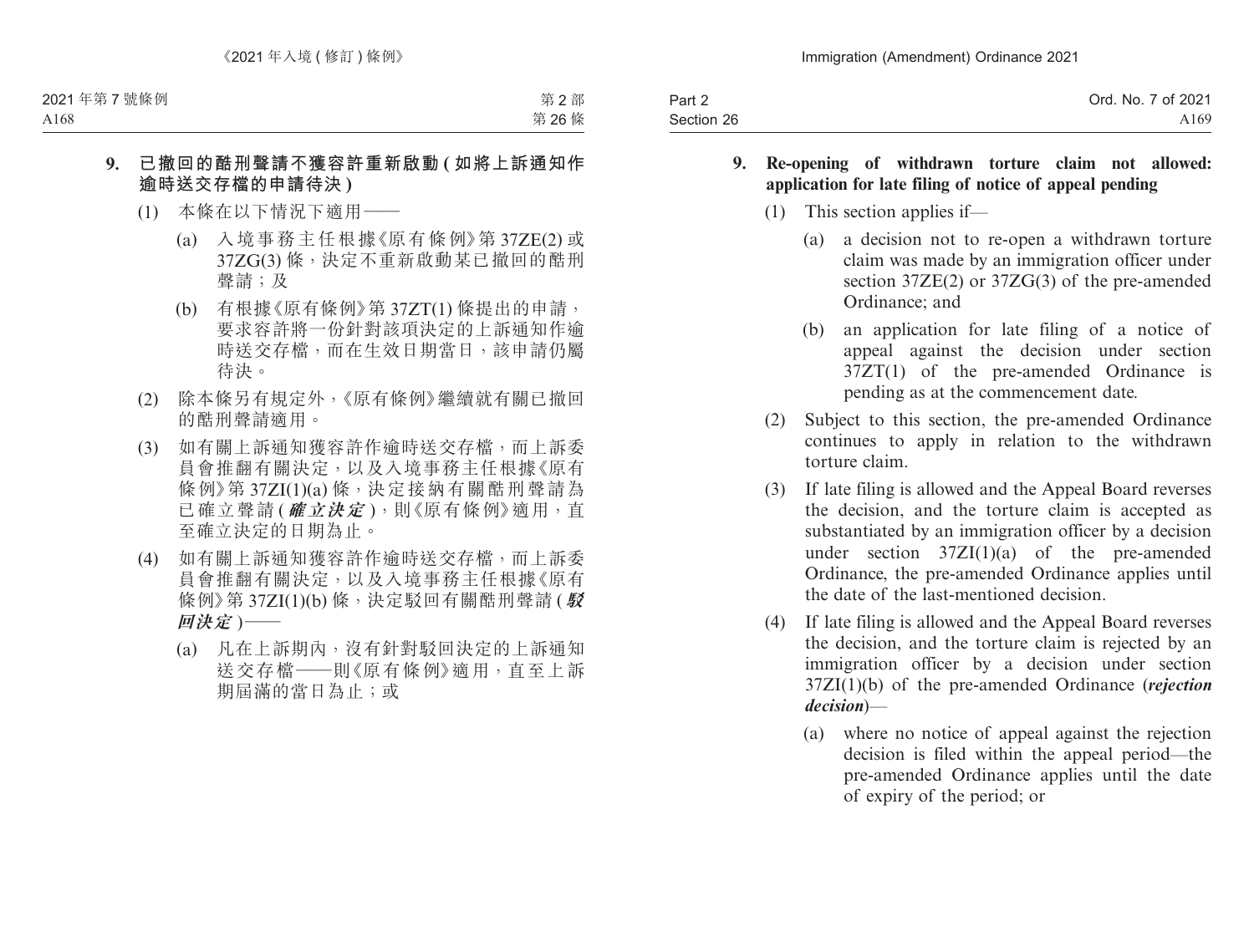- (b) where a notice of appeal against the rejection decision is filed within the appeal period—the pre-amended Ordinance applies until the date on which the appeal is disposed of or withdrawn.
- (5) If late filing is allowed and the Appeal Board confirms the decision, the pre-amended Ordinance applies until the date on which the decision is confirmed.
- (6) If late filing is not allowed, the pre-amended Ordinance applies until the date on which a written notice under section 37ZT(4) of the pre-amended Ordinance is given to the person filing the notice of appeal.".